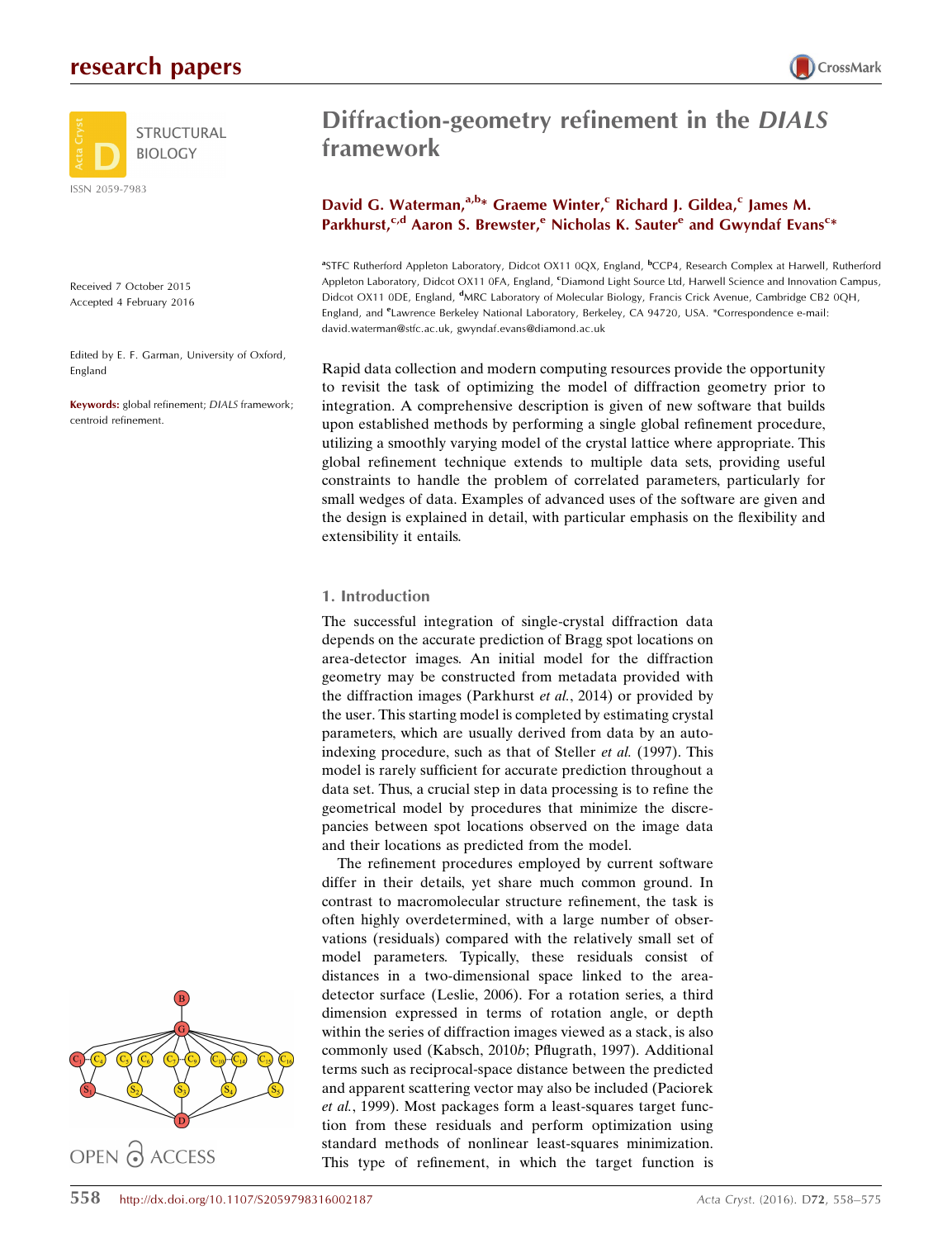expressed in terms of the discrepancies between predicted and observed spot locations, is conventionally called positional or centroid refinement.

A separate type of refinement may also be performed, which can improve the accuracy of unit-cell parameter estimates independently from detector positional parameters. This type of refinement uses as its target the degree of partiality of reflections recorded on two or more sequential images. The measure of spot partiality requires both a model for the rocking curve of the reflection and the integration of the complete intensity of that spot (Winkler et al., 1979; Rossmann et al., 1979; Leslie, 2006). As such, it can only be performed after integration has taken place, and is thus known as postrefinement. Positional and partiality refinement tasks may be treated separately (Leslie, 2006; Kabsch, 2010b; Messerschmidt & Pflugrath, 1987) or together in a joint refinement (Otwinowski et al., 2012). The refinement of all parameters simultaneously with a sufficiently information-rich target function is known to be effective (Pflugrath, 1997; Kabsch, 2010b; Paciorek et al., 1999). However, subsets of the full parameter set may also be refined separately. For example, MOSFLM refines detector parameters using only a positional residual and uses a separate unit-cell refinement step to improve the crystal parameters by post-refinement. This ensures that the accuracy of refined unit-cell parameters is not affected by correlations with parameters of the beam and detector models.

In this paper, we discuss the implementation of threedimensional centroid refinement algorithms within the DIALS framework (Waterman et al., 2013). Our software provides global parameter refinement across one or more data sets, using a generalized model for diffraction geometry that can be applied to a wide variety of real instruments. Many of the core algorithms closely follow published methods and guidelines based on decades of expertise in the field, in particular proposals arising from the EEC Cooperative Programming Workshop on Position-Sensitive Detector Software (Bricogne, 1986a,b, 1987). The description of DIALS refinement here will necessarily repeat elements of that scheme, but our focus is on features unique to our software, including multiiple data set refinement, smoothly varying crystal parameters, extensible parameterization including the handling of multi-panel detectors, and an object-oriented design that facilitates the exchange of components such as the minimization engine. The described software is packaged together into a command-line program within the DIALS framework, called dials.refine.

#### 2. Centroid refinement

A central tenet of the DIALS framework is modularity, such that algorithms may be exchanged to alter or extend the capability of the software. A key issue this raises is the scope of each task. For instance, the geometry refinement should not include models that naturally fall within the scope of integration and hence become dependent on them. Those aspects of the global model that affect spot size and shape, such as the crystal mosaicity and beam divergence, are more appropriately dealt with by the part of the software that either learns or otherwise constructs models of the reflection profiles. This is a useful distinction, because for rotation-scan data these parameters do not alter the central impacts determining the recorded reflection position, only the general impacts that determine the reflection extent (Duisenberg et al., 2003). This distinction does not hold for data sets consisting of still shots, because in general the reflecting condition for a central impact is not met on a still. In this case, the distribution of observed spots, and their partiality, is inescapably a function of general impact parameters. In this work, we restrict our description of geometry refinement to rotation experiments, and thereby to refinement of parameters that affect the reflection centroids, whilst making no assumption about parameters that contribute to spot size and shape.

This distinction excludes the traditional post-refinement residual within the global target function, as this necessarily includes a spot-profile model. Nevertheless, we find that refinement based on centroids alone is sufficient for accurate reflection prediction in integration, particularly when data sets are fine-sliced in comparison with the reflection rocking curve, yielding more accurate empirical centroid estimates. Furthermore, the separation of centroid refinement from profile refinement allows the use of DIALS refinement alongside any integration algorithm. DIALS is first and foremost a framework rather than a monolithic integration program



Figure 1

The diffraction geometry of the simple central impact model used by DIALS. Vectors are expressed in either a reciprocal-space or real-space laboratory frame. The rotation axis  $\hat{\mathbf{e}}$  intersects the origin of laboratory space within the crystal at  $O_c$  and defines a right-handed rotation. The direct-beam wavevector  $s_0$  passes through  $O_c$  and defines the origin of reciprocal space  $O_{rs}$  at its tip. A reciprocal-lattice point rotated by an angle  $\varphi$  to touch the surface of the Ewald sphere is shown by  $\mathbf{r}_{\varphi}$ . The diffracted beam wavevector  $s_1$  extends from  $O_c$  to the tip of  $r_{\varphi}$ . Further projection of this vector leads to an intersection on a detector plane at the position marked  $(X, Y)$ . The detector plane is described by three vectors:  $d_0$ , which defines the origin of the detector coordinate system  $O_d$  at one corner of the plane, and a pair of mutually orthogonal unit vectors  $\hat{\mathbf{d}}_x$  and  $\hat{\mathbf{d}}_y$  defining a Cartesian plane. The detector normal vector  $\hat{\mathbf{d}}_n = \hat{\mathbf{d}}_x^{\ \gamma} \times \hat{\mathbf{d}}_y^{\gamma}$ completes the detector coordinate system basis. The position  $(X, Y)$  is recorded if it is inside the pair of limits  $(x_{\text{lim}}, y_{\text{lim}})$ .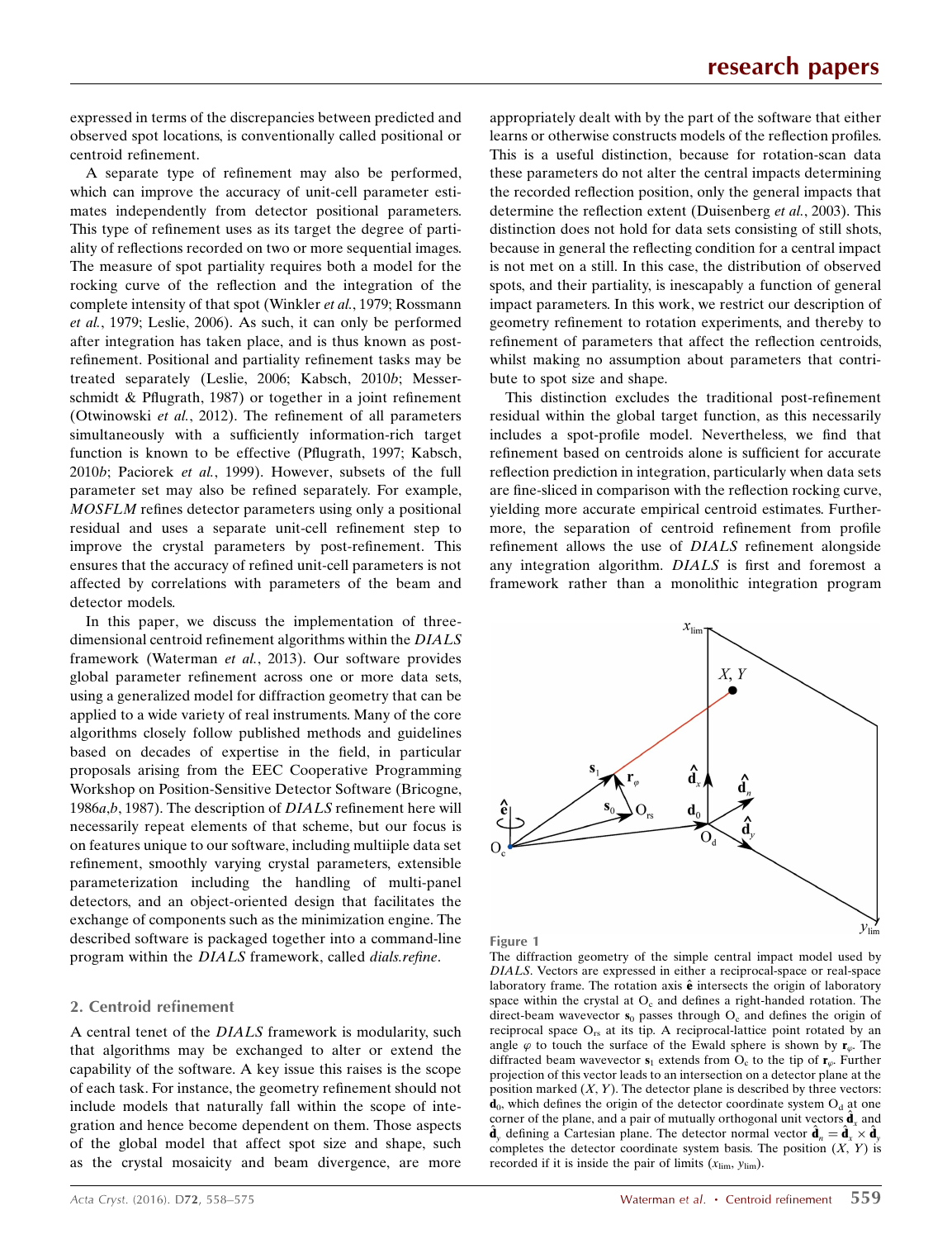(Waterman et al., 2013) and therefore facilitates the construction of various alternative workflows for performing data-reduction tasks. Thus, implementation of traditional postrefinement algorithms within the DIALS framework remains an option for future work.

### 3. Reflection prediction with general diffraction geometry

The general diffraction geometry for central impacts is shown in Fig. 1. The use of arbitrary vectors to describe the experimental geometry avoids limitations caused by adherence to an idealized geometry or coordinate system for a particular experimental method. The description that follows is a useful abstraction for correctly capturing the geometries found in any experimental diffractometer. Also, the implementation details of particular pieces of hardware play no role in the description of diffraction in these general terms. This design dates back to the seminal workshops at which a deviceindependent version of the program MADNES was planned (Bricogne, 1986a,b, 1987), and directly influenced the  $dx$ tbx software used by DIALS (Parkhurst et al., 2014). Here, we follow closely the reports associated with that workshop and repeat some of the relevant mathematical working here for clarity, as unfortunately these documents are not widely available.

As described previously (Parkhurst *et al.*, 2014), a single flat-panel detector may be modelled by a plane positioned over the sensitive surface like a thin film. This abstract description of a detector panel is free of any hardware-specific effects, such as parallax and distortion corrections, as these are encapsulated within a tailored pixel-to-millimetre mapping function for that detector. For our purposes, it suffices to predict the point of intersection of a scattered ray,  $s_1$ , with this plane. This is conveniently expressed using a projection along the direction  $s_1$  by a scale constant  $\alpha$ , to meet the plane defined by unit vectors  $\hat{\mathbf{d}}_x$  and  $\hat{\mathbf{d}}_y$ , which are usually aligned with the 'fast' and 'slow' directions of the image array, respectively, for convenience. For detectors where these directions are not strictly orthogonal, another basis could be chosen, for example by aligning  $\hat{\mathbf{d}}_x$  with the fast direction and  $\hat{\mathbf{d}}_y = \hat{\mathbf{d}}_n \times \hat{\mathbf{d}}_x$ , where  $\hat{\mathbf{d}}_n$  is normal to the detector plane. If  $\mathbf{d}_0$  defines the origin of the detector coordinate system then the projection can be expressed as

$$
X\hat{\mathbf{d}}_x + Y\hat{\mathbf{d}}_y + \mathbf{d}_0 = \alpha \mathbf{s}_1,\tag{1}
$$

or, in matrix form,

$$
\mathbf{d}\begin{pmatrix} X \\ Y \\ 1 \end{pmatrix} = \alpha \mathbf{s}_1, \tag{2}
$$

where  $\mathbf{d} = (\hat{\mathbf{d}}_x|\hat{\mathbf{d}}_y|\mathbf{d}_0)$  and therefore

$$
\begin{pmatrix} X \\ Y \\ 1 \end{pmatrix} = \alpha \mathbf{d}^{-1} \mathbf{s}_1.
$$
 (3)

Defining the detector projection matrix

and a vector

$$
\mathbf{v} = \begin{pmatrix} u \\ v \\ w \end{pmatrix} = \mathbf{D}\mathbf{s}_1, \tag{5}
$$

this can be rewritten as

$$
\begin{pmatrix} X \\ Y \\ 1 \end{pmatrix} = \alpha \mathbf{v}.\tag{6}
$$

The point  $(X, Y)$  in millimetres on the detector plane is then represented by homogeneous coordinates  $(u, v, w)$  such that  $X = \alpha u$ ,  $Y = \alpha v$  and  $w = 1/\alpha$ . Therefore,

$$
X = \frac{u}{w} \text{ and } Y = \frac{v}{w}.
$$
 (7)

 $X$  and Y can then be obtained from calculation of **D** and knowledge of  $s_1$ . The former comes from the orientation of the detector plane and, referring to Fig. 1, the latter is constructed as  $\mathbf{s}_1 = \mathbf{s}_0 + \mathbf{r}_{\varphi}$ .

The vector  $\mathbf{r}_{\varphi}$  is related to the reciprocal-lattice vector in the initial orientation,  $r_0$ , by

$$
\mathbf{r}_{\varphi} = \mathbf{R}_{\varphi} \mathbf{r}_0,\tag{8}
$$

where  $\mathbf{R}_{\varphi}$  represents a rotation about the axis  $\hat{\mathbf{e}}$  by an angle  $\varphi$ . Expanding this using Rodrigues' rotation formula gives

$$
\mathbf{r}_{\varphi} = (\mathbf{r}_0 \cdot \hat{\mathbf{e}})\hat{\mathbf{e}} + [\mathbf{r}_0 - (\mathbf{r}_0 \cdot \hat{\mathbf{e}})\hat{\mathbf{e}}] \cos \varphi + (\hat{\mathbf{e}} \times \mathbf{r}_0) \sin \varphi.
$$
 (9)

This expression is equivalent to that presented in  $\S 2.2$  of Kabsch (2010b). DIALS follows the XDS method to solve this for the  $\varphi$  angles of up to two intersections of  $\mathbf{r}_{\varphi}$  with the Ewald sphere. To complete the description of reflection prediction, the reciprocal-lattice vector  $r_0$  is calculated for each integer index vector h using the standard relation

$$
\mathbf{r}_0 = \mathbf{U}\mathbf{B}\mathbf{h},\tag{10}
$$

where **U**, the orientation matrix, is a rotation matrix and **B**, the reciprocal-space orthogonalization matrix, contains the components of the reciprocal-space unit-cell vectors in an orthogonal coordinate frame fixed to the crystal, such that  $\mathbf{B} =$  $(**a***|**b***|**c***).$ 

Following the above, spot positions can be predicted in detector space and rotation angle in the form of the triplet  $(X, Y, \varphi)$ . By analysis of the diffraction images the equivalent information can be extracted for the observed spots, using a detector-specific pixel-to-millimetre function. In order to perform refinement, derivatives of the calculated  $(X, Y, \varphi)$  are needed with respect to the parameters of the model. Abstract expressions for these derivatives are determined that are not dependent on the actual parameterization chosen, so that alternate parameterizations can easily be applied. The calculation of these derivatives is described in detail in Appendix A.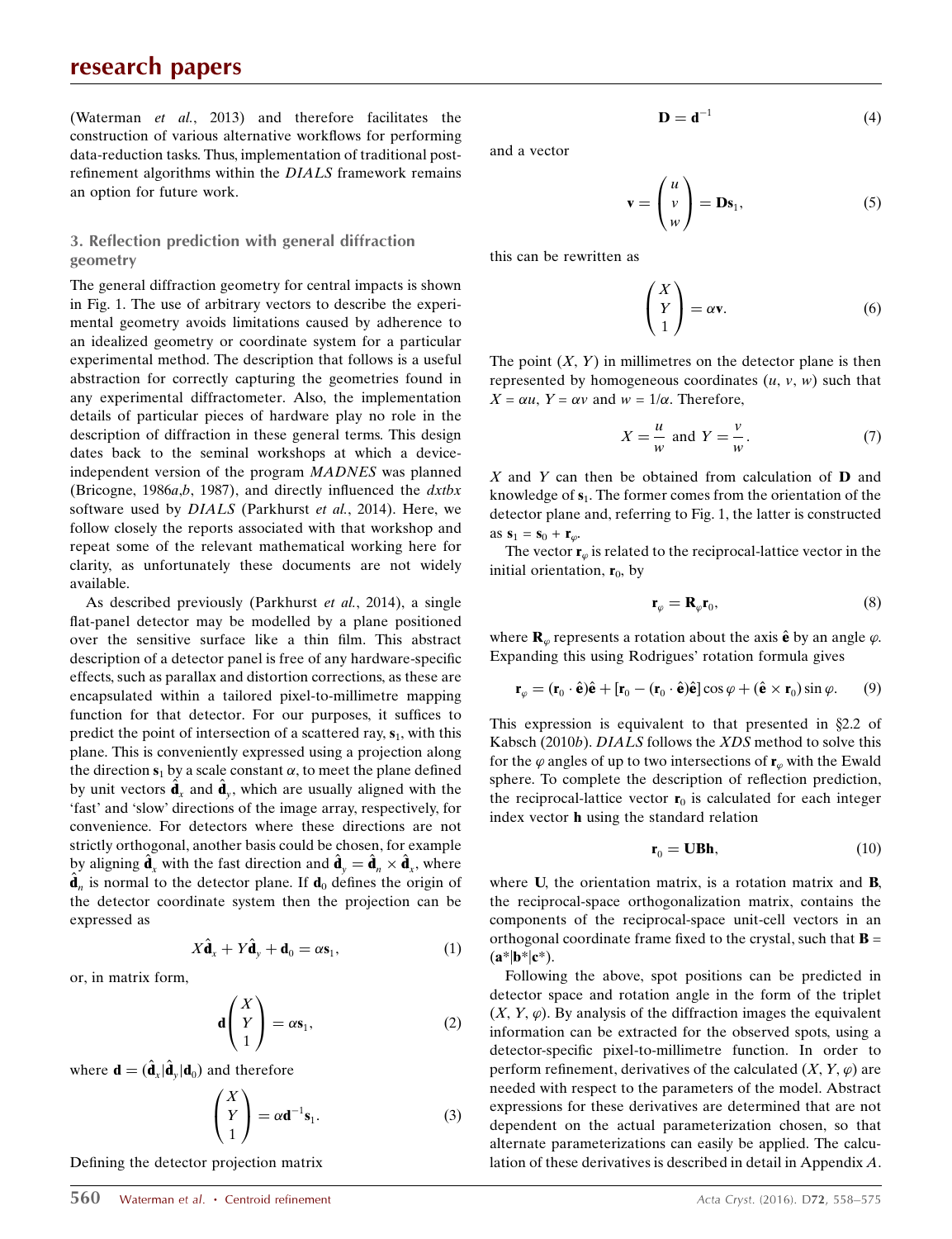#### Table 1 Default parameterization in DIALS for scan-static refinement using a single-panel detector.

The vector  $\hat{\mathbf{c}} = \hat{\mathbf{s}}_0' \times \hat{\mathbf{e}}$  is defined here for convenience.

| Parameterization      |       | Model state Parameters Action      |                                                             |
|-----------------------|-------|------------------------------------|-------------------------------------------------------------|
| Beam                  | $S_0$ | $\mu_1$                            | Rotation about $\hat{\mathbf{c}} \times \hat{\mathbf{s}}_0$ |
|                       |       | $\mu_{2}$                          | Rotation about $\hat{\mathbf{c}}$                           |
|                       |       | ν                                  | Set length of $s_0$ (wavenumber)                            |
| Crystal orientation U |       | $\varphi_1$                        | Rotation about laboratory $\hat{\mathbf{x}}$                |
|                       |       | $\varphi_2$                        | Rotation about laboratory $\hat{\mathbf{y}}$                |
|                       |       | $\varphi_3$                        | Rotation about laboratory $\hat{z}$                         |
| Crystal unit cell     | в     | $g_{11}^*$                         | Set metrical matrix elements                                |
|                       |       |                                    |                                                             |
|                       |       |                                    |                                                             |
|                       |       | $g_{22}^*g_{33}^*g_{12}^*g_{13}^*$ |                                                             |
|                       |       |                                    |                                                             |
|                       |       | $g_{23}^*$                         |                                                             |
| Detector              | d     | $p_0$                              | Set distance along $\mathbf{d}'_n$                          |
|                       |       | $t_1$                              | Translation along $\mathbf{d}'_x$                           |
|                       |       | t <sub>2</sub>                     | Translation along $\mathbf{d}'_v$                           |
|                       |       | $\tau_1$                           | Rotation about $\mathbf{d}'_n$                              |
|                       |       | $\tau_{2}$                         | Rotation about <b>d</b>                                     |
|                       |       | $\tau_3$                           | Rotation about $\mathbf{d}'_v$                              |

#### 4. Model parameterization

The DIALS refinement module makes an explicit distinction between the experimental models (beam, crystal, goniometer and detector) and the parameterizations of these models. The models are used throughout the DIALS framework and are abstract descriptions of the physical components that they represent, intended to be generally applicable to a wide variety of experiments and to be used by all algorithms written within the DIALS framework. A model parameterization, in contrast, is relevant only within refinement. Each parameterization attaches to its model for the duration of the refinement procedure, providing a means to express the state of the model from the values of its parameters, to calculate first derivatives of this state and to update the model after each step of the refinement algorithm. This distinction enables great flexibility, as alternative parameterizations may be applied to a particular model to control the behaviour of refinement. This may be used to represent different levels of prior knowledge about an experiment. For example, the default detector parameterization in DIALS represents the position and orientation of each detector plane with six degrees of freedom. For some instruments it may be appropriate to restrict relative offsets of individual planes to translations, or to specify certain known mechanical axes about which operations of translation or rotation may take place. Such cases would be accommodated by providing an alternative parameterization to attach to the core detector model. This alternative parameterization would be guaranteed to affect only the behaviour of refinement in DIALS, because the core detector model remains unchanged.

Alternative parameterizations offer great flexibility, but it is recognized that the majority of cases are well served by the default set of model parameterizations provided by DIALS, the details of which are summarized in Table 1. The goniometer model is not currently parameterized in DIALS, as it is assumed that the rotation axis is known within the laboratory frame. Although the standard set consists of 18 parameters, it is not possible to refine them all simultaneously: one parameter must be fixed relative to the laboratory-frame coordinate system, otherwise it would be possible to rotate the whole experiment freely around the rotation axis. A second direction, off the rotation axis, must also be specified in the laboratory frame to disallow this. In fact, by convention we adopt the imgCIF coordinate system (Bernstein, 2005), in which the principal goniometer axis coincides with the  $\hat{x}$  axis of a right-handed set and the  $\hat{z}$  axis is defined such that the beam vector lies in the  $\hat{\mathbf{x}}-\hat{\mathbf{z}}$  plane with  $\hat{\mathbf{z}}$  pointing towards the beam source rather than towards the detector. To adhere to this, in normal usage the parameter  $\mu_1 = 0$  is fixed to allow beam movements only within this plane. This behaviour is merely conventional: it is possible for the user to fix any other parameter, and define the goniometer axis as some other arbitrary unit vector, in order to parameterize the experiment with respect to a different coordinate frame. It is required only that the origin of the coordinate system is formed at the point of intersection between the beam and the crystal, and that the system forms a right-handed orthonormal basis. In addition to prohibiting free rotation of the experiment, the beam wavelength (parameterized as the wavenumber, the length of the  $s_0$ vector) is usually fixed, as this is fully correlated with the unitcell volume and is typically measured to better than one part in  $1 \times 10^5$  at most synchrotron beamlines. In situations where the cell is known accurately but the wavelength is unknown, this cell can be fixed and the wavelength allowed to refine, for example for beamline calibration with a well characterized small-molecule crystal.

Each model parameterization designates some aspect of its model as its 'state'. As shown in Table 1, this is either a vector or a  $3 \times 3$  matrix. At initialization, parameters are calculated such that the model parameterization reproduces the current model state and is able to compose future states as the parameter values change. The translational and rotational parameters are always associated with an axis along or about which their action takes place. To avoid dependence on the laboratory-frame definition, for the beam and detector parameterizations these axes are constructed from the initial geometry of the models. For example, the detector  $p_0$  parameter is a distance along a vector normal to the initial detector plane. Axes such as these are stored inside the model's parameterization object and persist for the lifetime of the refinement procedure, so although the detector plane orientation may change during the course of refinement, the  $p_0$  parameter always acts along this initially determined direction. As a result, this scheme works equally well with any orientation of the laboratory-frame axes, ensuring that the algorithm is unaffected by this arbitrary choice. In this work, the stored axes that are determined from the initial geometry of the model are indicated using a superscript prime. One consequence of defining the action of parameters with reference to these axes is that absolute parameter values are not comparable between the output of individual refinement procedures if their initial geometries differ. This is not a deficiency,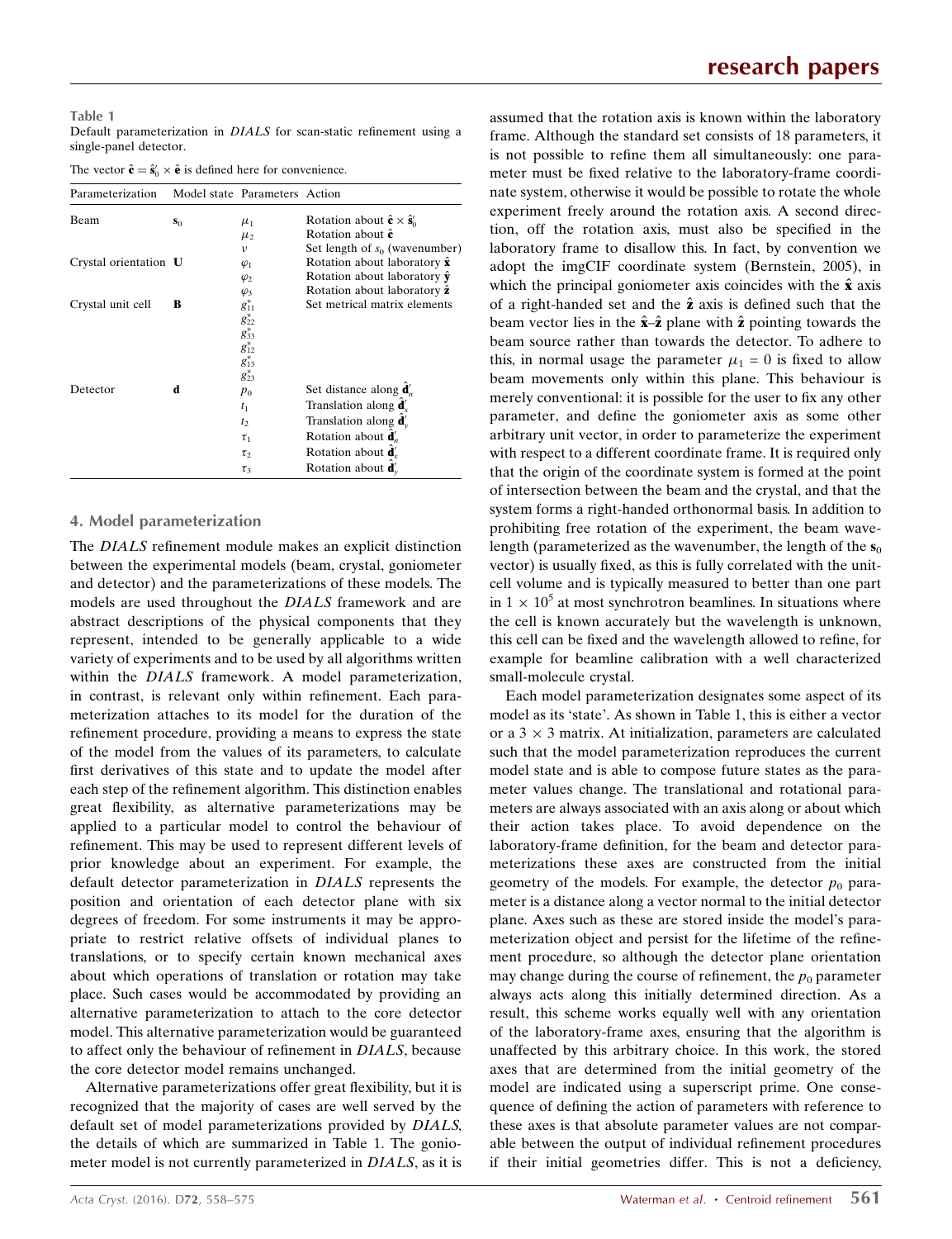because the parameter values are not expected to carry any useful meaning outside of refinement. Rather, it is the set of refined models that form the output of a refinement procedure, and the states of these models that may be compared. An advantage of this approach is that the angle parameters describing the 'misset' orientation of the crystal from its initial or datum orientation can always be set equal to zero at initialization and be expected to remain small for any reasonable refinement task; therefore, the theoretical issue of gimbal lock is not met in practice.

In contrast to the beam and detector parameterizations, the axes of action for the crystal orientation parameterization are aligned with the laboratory-frame axes. The crystal orientation is determined by Euler angles in the Tait–Bryan convention (with rotation first around laboratory  $\hat{\mathbf{x}}$ , then  $\hat{\mathbf{y}}$  and finally  $\hat{\mathbf{z}}$ ). Any mutually orthogonal basis would suffice and the laboratory basis is chosen for simplicity. Unlike the other model parameterizations, the crystal unit-cell parameterization is not made in terms of lengths and angles of vectors, but instead using those elements of the reciprocal-lattice metrical matrix that are not constrained by space-group symmetry. This allows the use of code within the Computational Crystallography Toolbox (cctbx; Grosse-Kunstleve et al., 2002) which automatically determines which parameters are free for each space group and setting, avoiding the use of special code to handle each case (Sauter et al., 2006). Although elements of the





The definition of the detector-distance parameter requires a vector  $\mathbf{p}_0$ from the origin of the laboratory frame within the crystal,  $O<sub>c</sub>$ , to a point on the detector surface along the initial detector normal vector  $\hat{\mathbf{d}}_n^i$ . The length of this vector  $p_0$  defines the detector distance. The orthogonal shift parameters  $t_1$  and  $t_2$  are determined with reference to the point  $\mathbf{p}_1$  at the centre of the detector plane, as set by the limits  $x_{\text{lim}}$  and  $y_{\text{lim}}$ . Note that here  $t_2$  is negative as the shift required along  $\hat{\mathbf{d}}'_y$  goes against the direction of this vector. Following location of the centre of the detector plane in its initial orientation, rotations determined by the orientational parameters are applied about the point  $\mathbf{p}_0$ . The action of these orientation parameters is not shown here.

reciprocal metrical matrix  $G^* = B^{\top}B$  are used as parameters, the model state for the crystal unit cell is the reciprocal-space orthogonalization matrix **B** (Busing  $\&$  Levy, 1967), using the convention defined previously (Gildea et al., 2014). The derivatives of **B** with respect to the free elements of  $G^*$  are calculated using cctbx. The derivatives of states of the other models (beam, crystal orientation and detector position and orientation) are detailed in Appendix B.

When composing new model states from parameter values, the order in which the parameter actions are applied is clearly important. For the beam model, a new state is composed using

$$
\mathbf{s}_0 = \nu \mathbf{R}_{\mu_2} \mathbf{R}_{\mu_1} \hat{\mathbf{s}}'_0,\tag{11}
$$

where the meanings of the parameters are as described in Table 1 and  $\hat{\mathbf{s}}_0^{\prime}$  is the unit vector giving the beam direction in its initial orientation.

The crystal orientation is composed by forming a misset rotation matrix,

$$
\mathbf{\Phi} = \mathbf{R}_{\varphi_3} \mathbf{R}_{\varphi_2} \mathbf{R}_{\varphi_1},\tag{12}
$$

that operates on the datum orientation of the crystal  $U_0$ , which is also a rotation matrix. These missets act in a coordinate frame fixed to the crystal *(i.e.* equivalent to the laboratory frame at goniometer rotation angle  $\varphi = 0$ ) such that the crystal setting in the laboratory frame after a rotation by  $\mathbf{R}_{\varphi}$  is given by

$$
\mathbf{R}_{\varphi}\mathbf{A} = \mathbf{R}_{\varphi}\mathbf{\Phi}\mathbf{U}_0\mathbf{B}.
$$
 (13)

To parameterize a detector plane, a reference coordinate basis is formed from the orthonormal triplet  $\{\hat{\mathbf{d}}_x^{\prime}, \hat{\mathbf{d}}_y^{\prime}, \hat{\mathbf{d}}_n^{\prime}\}$ , consisting of a pair of in-plane axes and the plane normal vector for the initial orientation, which may face either towards or away from the sample. The initial orientation angle parameters  $\tau_1$ ,  $\tau_2$  and  $\tau_3$  are set to zero. A new orientation is composed from updated parameter values using the combined rotation

$$
\hat{\mathbf{d}}_x = \mathbf{R}_{\tau_3} \mathbf{R}_{\tau_2} \mathbf{R}_{\tau_1} \hat{\mathbf{d}}'_x, \n\hat{\mathbf{d}}_y = \mathbf{R}_{\tau_3} \mathbf{R}_{\tau_2} \mathbf{R}_{\tau_1} \hat{\mathbf{d}}'_y, \n\hat{\mathbf{d}}_n = \hat{\mathbf{d}}_x \times \hat{\mathbf{d}}_y.
$$
\n(14)

The effect of the positional parameters can be shown by defining a pair of vectors marking points on the detector surface, as shown in Fig. 2. A vector normal to the initial detector plane,

$$
\mathbf{p}_0 = p_0 \hat{\mathbf{d}}'_n,\tag{15}
$$

defines the detector 'distance' parameter  $p_0$ , while a second vector includes the orthogonal translation parameters  $t_1$  and  $t_2$ ,

$$
\mathbf{p}_1 = \mathbf{p}_0 + t_1 \hat{\mathbf{d}}'_x + t_2 \hat{\mathbf{d}}'_y. \tag{16}
$$

The vector  $\mathbf{p}_1$  marks an arbitrary point on the detector plane in its initial orientation depending on the size of these shift parameters. To set the initial values of these parameters, a reference point on the detector surface must be chosen. By convention, this is set to be the centre of the detector as defined by its rectangular extent in the  $\hat{\mathbf{d}}_x$  and  $\hat{\mathbf{d}}_y$  directions,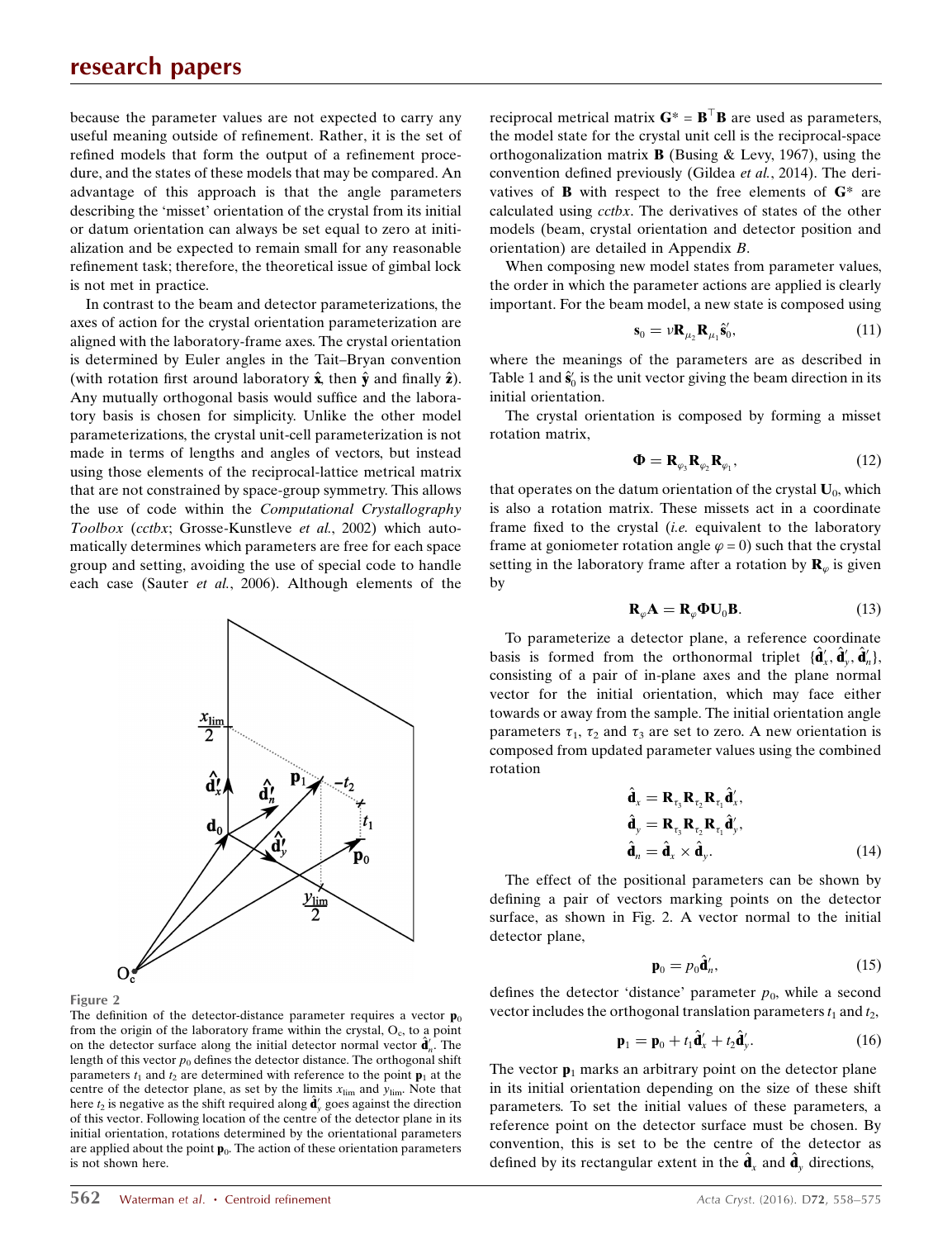$$
\mathbf{p}_1 = \mathbf{d}'_0 + \frac{x_{\text{lim}}}{2} \hat{\mathbf{d}}'_x + \frac{y_{\text{lim}}}{2} \hat{\mathbf{d}}'_y. \tag{17}
$$

Comparison with (16) gives

$$
t_1 \hat{\mathbf{d}}_x' + t_2 \hat{\mathbf{d}}_y' = \mathbf{d}_0' - \mathbf{p}_0 + \frac{x_{\text{lim}}}{2} \hat{\mathbf{d}}_x' + \frac{y_{\text{lim}}}{2} \hat{\mathbf{d}}_y',\tag{18}
$$

from which the translational shift parameters are derived,

$$
t_1 = (\mathbf{d}'_0 - \mathbf{p}_0) \cdot \hat{\mathbf{d}}'_x + \frac{x_{\text{lim}}}{2},
$$
  
\n
$$
t_2 = (\mathbf{d}'_0 - \mathbf{p}_0) \cdot \hat{\mathbf{d}}'_y + \frac{y_{\text{lim}}}{2}.
$$
\n(19)

The vector  $\mathbf{d}'_0 - \mathbf{p}_0$  gives the fixed offset of the detector origin  $\mathbf{d}'_0$  from the reference point  $\mathbf{p}_0$ . This vector is referred to as  $\omega = (\hat{\mathbf{d}}'_x | \hat{\mathbf{d}}'_y | \hat{\mathbf{d}}'_n)^{\top} (\mathbf{d}'_0 - \mathbf{p}_0)$  when expressed in the initial detector coordinate frame and will be reused to determine the updated detector origin below.

Having defined the translational parameters, rotations are then applied to  $\mathbf{p}_1$  about the point  $\mathbf{p}_0$ . This point was chosen as the origin of rotation rather than the laboratory-frame origin to reduce correlation between the translational and rotational parameters. Firstly,  $\mathbf{p}_1$  is rotated by an angle  $\tau_1$  around the axis  $\hat{\mathbf{d}}'_n$ . This axis passes through the laboratory-frame origin, so rotating either around point  $\mathbf{p}_0$  or the origin is equivalent and simply gives

$$
\mathbf{p}_2 = \mathbf{R}_{\tau_1} \mathbf{p}_1. \tag{20}
$$

This is followed by a rotation of  $\tau_2$  around the axis  $\hat{\mathbf{d}}'_x$ , taken through the point  $\mathbf{p}_0$ ,

$$
\mathbf{p}_3 = \mathbf{R}_{\tau_2}(\mathbf{p}_2 - \mathbf{p}_0) + \mathbf{p}_0. \tag{21}
$$

Finally, rotate by  $\tau_3$  around the axis  $\hat{\mathbf{d}}'_{y}$  through point  $\mathbf{p}_0$  and expand the terms:

$$
\mathbf{p}_4 = \mathbf{R}_{\tau_3}(\mathbf{p}_3 - \mathbf{p}_0) + \mathbf{p}_0, \n\mathbf{p}_4 = \mathbf{R}_{\tau_3} \mathbf{R}_{\tau_2} \mathbf{R}_{\tau_1} \mathbf{p}_1 - \mathbf{R}_{\tau_3} \mathbf{R}_{\tau_2} \mathbf{p}_0 + \mathbf{p}_0.
$$
\n(22)

The updated reference point  $p_4$  together with the updated basis  $\{\hat{\mathbf{d}}_x, \hat{\mathbf{d}}_y, \hat{\mathbf{d}}_n\}$  are used to find the new detector origin  $\mathbf{d}_0$ from

$$
\mathbf{d}_0 = \mathbf{p}_4 + (\hat{\mathbf{d}}_x|\hat{\mathbf{d}}_y|\hat{\mathbf{d}}_n)\boldsymbol{\omega}.
$$
 (23)

The vectors  $\hat{\mathbf{d}}_{x}$ ,  $\hat{\mathbf{d}}_{y}$  and  $\mathbf{d}_{0}$  define the new detector matrix **d**.

It is trivial to extend this detector parameterization for a single detector panel to some group of panels which are not necessarily coplanar. The dxtbx library provides an extension of the simple detector model to represent a hierarchical detector in which panels are arranged into groups and form a tree structure (Parkhurst et al., 2014). To parameterize a hierarchical detector, a level in the hierarchy must first be selected to specify which panel groups are to be moved as rigid units. Each panel group  $k$  specifies its own group frame with detector matrix  $\mathbf{d}^k$ . The reference point for the group  $\mathbf{p}_1^k$  is chosen to be a point that intersects the group frame close to the centre of the group of panels. The composition of a new position and orientation of the group frame proceeds exactly as outlined above. When the group is updated with a new matrix  $\mathbf{d}^k$  the laboratory-frame positions and orientations of the panel children are updated automatically by the hierarchical model.

In addition to providing the means to compose new states for their parameterized models, the model-parameterization objects calculate the derivatives of these model states with respect to the chosen parameterization. These derivatives are passed to a higher level object that parameterizes the prediction equation, and they are combined as described in Appendix A. Expressions for the derivatives of each model state with respect to the default set of parameters supplied within *DIALS* are presented in Appendix *B*.

#### 5. Minimization

Minimization requires three entities: a model function, a target function and a minimization algorithm. The model function for centroid refinement is the vector-valued reflectionprediction equation, which for some integer index vector h calculates the reflection centroid  $(X, Y, \varphi)^{\top}$  according to the model states  $s_0$ , **U**, **B** and **d**, and a Boolean flag  $e \in \{true, false\}$ that determines whether the passage of the reciprocal-lattice point is entering or exiting the Ewald sphere,

$$
\begin{pmatrix} X \\ Y \\ \varphi \end{pmatrix} = f(\mathbf{h}, \mathbf{s}_0, \mathbf{U}, \mathbf{B}, \mathbf{d}, e). \tag{24}
$$

The first derivative of the predicted rotation angle  $\varphi$  with respect to any parameter becomes undefined when the triple product  $(\hat{\mathbf{e}} \times \mathbf{r}_\text{o}) \cdot \mathbf{s}_0$  approaches zero (see equation 40 in Appendix  $A$ ). A geometrical interpretation of this term is the volume of the parallelepiped formed by the rotation axis  $\hat{\mathbf{e}}$ , the reciprocal-lattice vector  $\mathbf{r}_{\varphi}$  and the beam vector  $\mathbf{s}_{0}$ , which approaches zero for reflections that are close to the rotation axis. These reflections are also expected to have poorly determined  $\varphi$  centroids as the Lorentz factor exhibits the same asymptotic behaviour. To avoid the inclusion of reflections that destabilize the  $\varphi$  derivatives this volume is calculated, and any reflection with a volume below a user-defined cutoff (with a default value of 0.05) is discarded.

The target function consists of the weighted sum of squared residuals between the calculated and observed centroid positions  $(X, Y, \varphi)$  over the set of *n* reflections used in refinement:

$$
L = \frac{1}{2} \sum_{i=1}^{n} w_{i,X} (X - X_{obs})^2 + w_{i,Y} (Y - Y_{obs})^2 + w_{i,\varphi} (\varphi - \varphi_{obs})^2.
$$
\n(25)

The weighting scheme may be selected by the user from a number of strategies, of which two are currently provided for the refinement of rotation scans. The simplest is a constant weighting scheme in which  $w_{i,X}$ ,  $w_{i,Y}$  and  $w_{i,\varphi}$  may be set to user-defined constant values,  $w_x$ ,  $w_x$  and  $w_\omega$ . This may be useful when estimates of centroid variances are not available (such as when taking as input centroids determined by external software). However, given the centroid positions and their variances, as determined by the program *dials.find\_spots*, the default behaviour in DIALS is a statistical weighting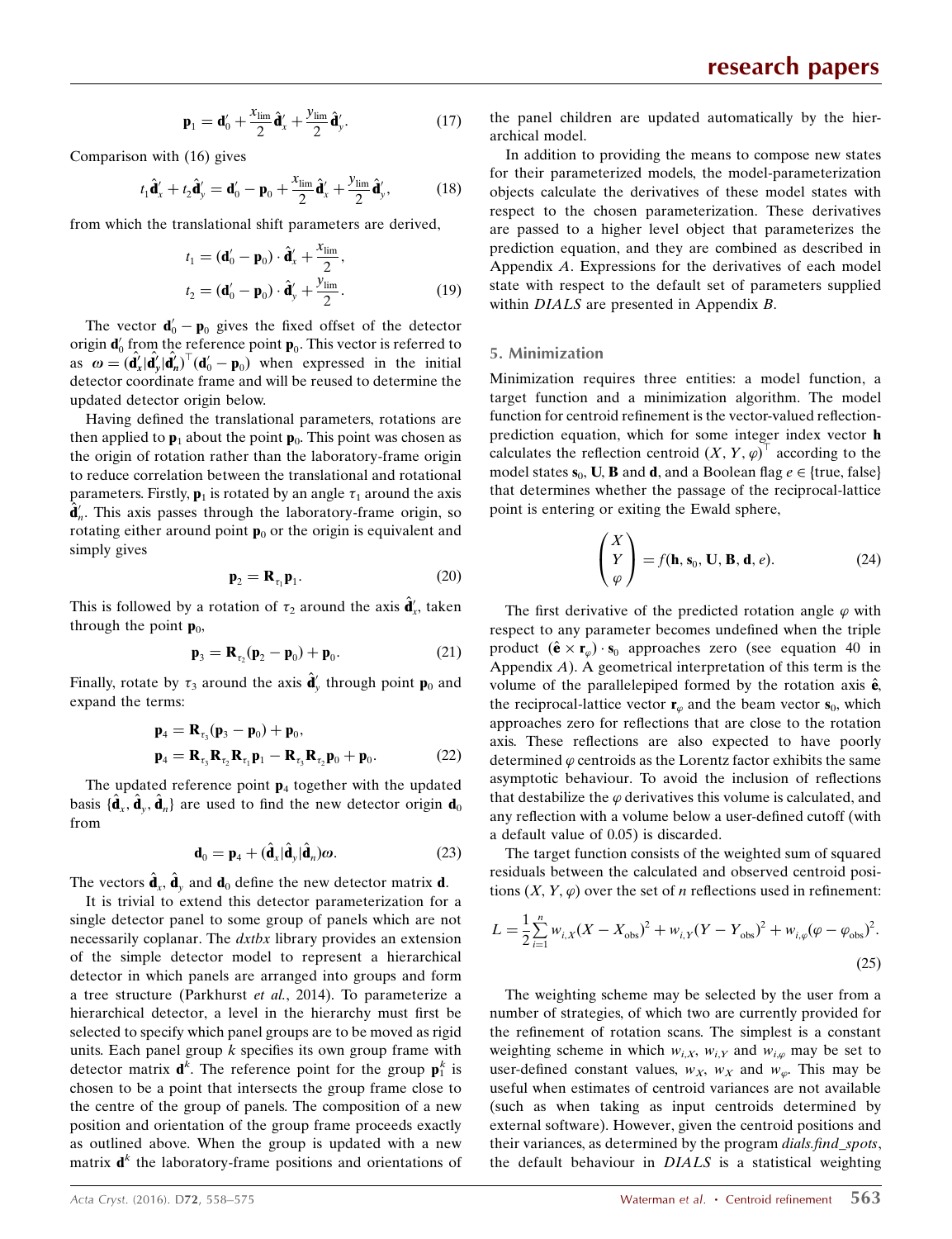scheme whereby the  $w_i$  terms are set equal to the inverse variance estimates of the observed centroids. Assuming that these are accurately determined, each term then contributes a unitless quantity to the target function.

The task of finding parameters that minimize  $L$  is directly amenable to methods of nonlinear least squares. This requires the first derivatives with respect to each parameter,  $p$ , given by

$$
\frac{\partial L}{\partial p} = \sum_{i=1}^{n} w_{i,X} \frac{\partial X}{\partial p} (X - X_{\text{obs}}) + w_{i,Y} \frac{\partial Y}{\partial p} (Y - Y_{\text{obs}}) + w_{i,\varphi} \frac{\partial \varphi}{\partial p} (\varphi - \varphi_{\text{obs}}). \tag{26}
$$

These methods are applied using code already available in cctbx within the lstbx subpackage (Bourhis et al., 2015). A simple Gauss–Newton algorithm provides fast rates of convergence; however, this is subject to failure when the effects of pairs of parameters on the model are highly correlated (Reeke, 1984). Alternatively, the Levenberg–Marquardt algorithm may be used, improving the stability at the cost of a few more steps to convergence. This algorithm is chosen as the default for DIALS because of its robustness. Other methods to minimize the target function may also be employed, as long as they require only its first derivatives and can be adapted to adhere to a particular interface specified by the refinement engine base class. Alongside the nonlinear least-squares algorithms, the opportunity to use the limited-memory Broyden–Fletcher–Goldfarb–Shanno (L-BFGS) method (Liu & Nocedal, 1989) is provided. This is of particular value for problems involving a large number of parameters, where constructing the normal matrix is inefficient (discussed further in  $§8$ ).

By contrast, the usual problem of refinement for a single rotation scan of a protein crystal is typically highly overdetermined, with a small number of parameters (tens to hundreds) and a large number of observations (many thousands). In such cases it can be appropriate to take a random sample of the input data, if requested, rather than using all of the strong reflections in a data set, to produce equivalent results in a shorter execution time. For example, a test of scanvarying refinement using the data publically available at http:// dx.doi.org/10.5281/zenodo.10271 (Winter & Hall, 2014), using all 101 841 reflections accepted for refinement and a total of 22 parameters, completed in 26 s on a Linux desktop with an Intel Core i7 processor operating at a 3.07 GHz clock speed, using a single process. The refined model produced r.m.s.d.s of 0.26 pixels in  $X$ , 0.22 pixels in Y and 0.13 images in  $\varphi$ . Using 50 reflections per degree of the scan (4049 in total) allowed refinement to complete in 7 s with the same r.m.s.d. values to two decimal places.

### 6. Outlier rejection

The least-squares method is neither robust nor resistant, which means that the refined parameter estimates can be highly sensitive to extreme values in the data. These values may result either from long-tailed error distributions or the

presence of outliers in the data (Prince & Collins, 2006). The squaring of residuals in the target function (25) magnifies the effect of extreme data points, such that the inclusion of even a single severe outlier can dominate the minimization procedure. As it is the form of the target function that holds this property, altering the choice of minimization algorithm cannot improve robustness or resistance.

Methods of robust estimation have been formulated, including the use of M-estimates (Huber, 1973), and this continues to be an area of active research in the field of robust statistics. However, all such methods introduce additional algorithmic complexity and suffer other disadvantages such as invalidating the procedure that will be presented in  $§10$  for calculating parameter error estimates. A simpler approach, which is appropriate when dealing with approximately normally distributed data contaminated by outliers, is to identify and remove outliers first and then proceed with the usual minimization of the target function calculated over the accepted subset of reflections. If only genuine outliers are removed, the resulting parameter estimates and their errors do not accrue bias by this procedure. In practice, it can be difficult to distinguish outliers, especially if the true distribution of errors is not known a priori. Nevertheless, the inclusion of outliers can be so disastrous that in their presence imperfect outlier rejection may be better than no outlier rejection at all.

In accordance with the spirit of flexibility adopted by DIALS, alternative outlier-rejection algorithms are offered, with parameters available to the user to control their behaviour. The simplest of these algorithms is inspired by the box plot, a nonparametric display of the variation of univariate data. In this method, the median and the interquartile range of the data are first calculated, giving robust estimates of both location and scatter. Outliers are classified as any point lying outside some multiple of the interquartile range beyond the first and third quartiles. When this multiple is equal to 1.5 (the default) these boundaries are equal to Tukey's inner fences (Tukey, 1977). For rotation data this analysis is performed on each of the residuals in X, Y and  $\varphi$ . Reflections are marked as outliers if any of the associated residuals falls outside the boundaries. Taken in combination, these boundaries therefore form a cuboid in the space of the residuals. This method is very fast but has one major drawback, which is that it ignores the multivariate nature of the centroid residuals.

For a multivariate data set, one method to determine probable outliers is to calculate the Mahalanobis distance (Mahalanobis, 1936) of each of the points, with a choice of distance cutoff marking the boundary between accepted and outlier data. The Mahalanobis distance is a multivariate generalization of the number of standard deviations that a point lies away from the mean of a distribution. If the data are normally distributed then the squared Mahalanobis distances follow a  $\chi^2$  distribution, so an appropriate boundary distance can be taken from the quantile function of the  $\chi^2$  distribution with the appropriate number of degrees of freedom (three for rotation data). By default the 97.5% level is used to determine the distance cutoff, but other levels may be selected by the user. This method takes into account correlations in the data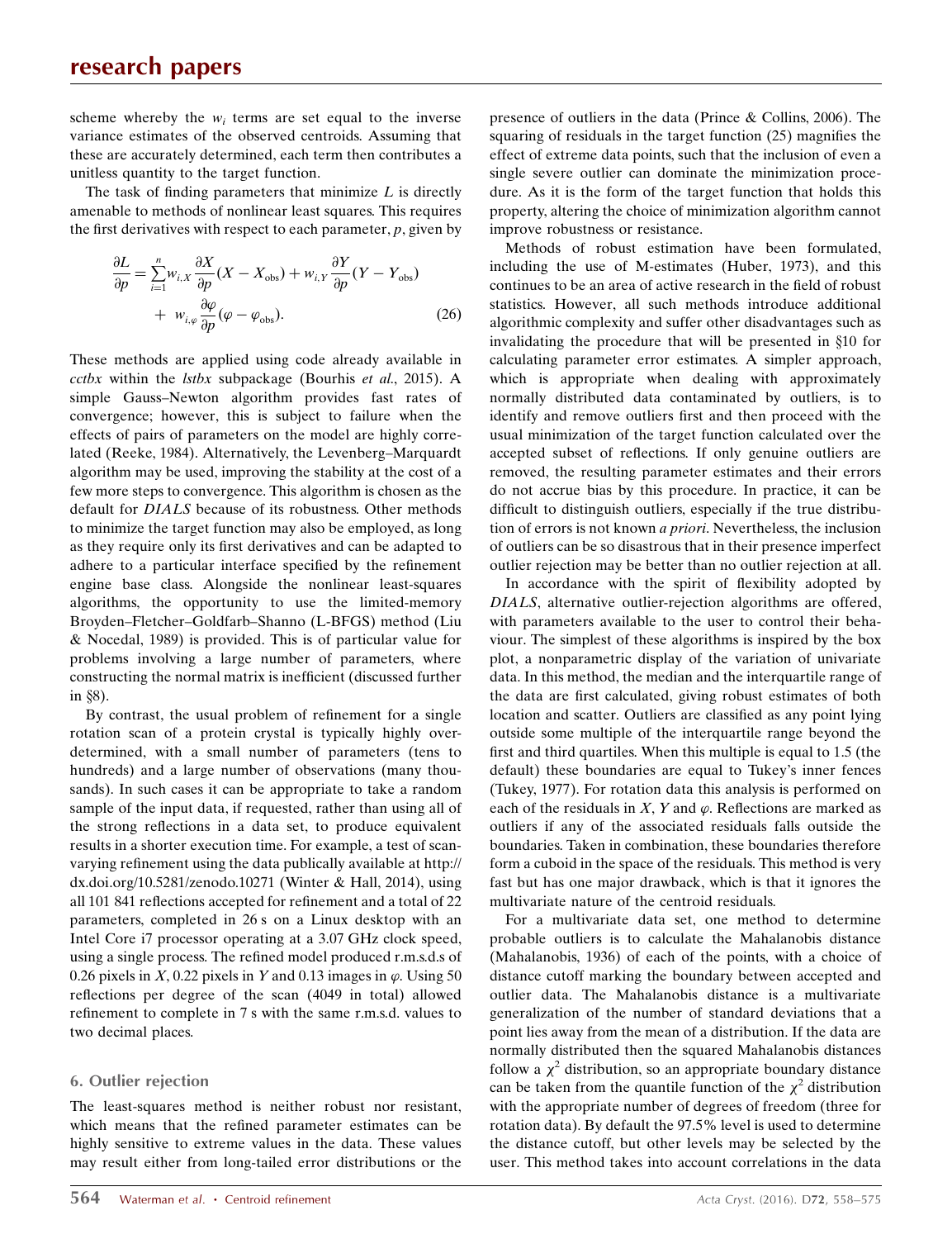set and, in contrast to the previous method, the boundary forms a smooth ellipsoid in the space of the residuals. By itself, the Mahalanobis distance calculation is not resistant to the presence of outliers in the data; therefore, it is essential to use a robust method to estimate the central tendency and covariance of the data set. We use an implementation of the FAST-MCD algorithm to calculate the minimum covariance determinant estimator of these quantities (Rousseeuw & Driessen, 1999) with corrections applied to the covariance matrix (Croux & Haesbroeck, 1999; Pison et al., 2002).

The third outlier-rejection algorithm available in DIALS refinement is described in Sauter & Poon (2010). This method uses only the  $(X, Y)$  residuals on the surface of the detector and is of particular interest for still-shot or narrow-wedge data collections where the  $\varphi$  residual is poorly determined.

### 7. Global refinement

A common mode of operation in current software, as exemplified by the programs MOSFLM (Leslie & Powell, 2007) and XDS (Kabsch, 2010a), is to index and refine an initial model and then process a data set in a linear fashion from beginning to end of the sweep, alternating between refinement and integration tasks. The integration model is localized in  $\varphi$  by refinement tasks that are specific for a small wedge of data. The model may not be appropriate outside of this  $\varphi$  window owing to changes in the diffraction geometry such as the





 $\mu_2$   $\varphi_1$ 

 $\varphi_2$   $\varphi_3$   $g_{11}^*$ 

 $\bigcap$ 

 $\tau_{1}$  $\tau_2$  $\tau_3$ 

 $p_0$ 

#### Figure 3

Both panels show a type of 'corrgram' (Friendly, 2002) providing a rapid visual indication of the sign and magnitude of correlations between columns of the Jacobian matrix used in the final step of nonlinear leastsquares refinement. The Jacobian represents the sensitivity of the prediction formula to parameters of the model. Parameters are listed in order along the rows and columns of a grid corresponding to a square correlation matrix, with parameter names as defined in Table 1. The large blue circles seen down the leading diagonal indicate the perfect correlation between the effects of parameters with themselves, while large red circles show high anticorrelation. The colour and area of the circles between the extremes are related to the numerical value of the correlation coefficient, so that the most important effects stand out whereas low correlations fade to empty squares. The left panel was produced by *dials.refine* for refinement of a  $1^\circ$  data set recorded on a cubic polyhedrin crystal (Gildea et al., 2014). The right panel results from multiexperiment joint refinement of five 1° sweeps of data consisting of a total of 16 indexed lattices with a shared beam and detector model. For clarity, only the crystal parameters of the same lattice as that treated alone on the left panel are shown. Comparison between the panels shows that the inclusion of multiple lattices significantly reduces the correlations between crystal parameters and other parameters of the model. For example, the correlation between the detector distance and the single-crystal lattice parameter is reduced from 0.995 to 0.323 by multiple lattice refinement.

crystal setting angles. However, the refined model is adequate for spot prediction within this wedge of images and is taken as the starting point for refinement within the next  $\varphi$  window. This method may also 'correct' for deficiencies in the geometrical model that preclude a general representation for the full data set, such as enforced ideal geometry of the rotation method (with the spindle axis and detector plane both at right angles to the beam) where this is not strictly appropriate. This approach of alternating local refinement and integration was developed when typical data-collection experiments were slower than the computational processing, and analysis would start before data collection was complete. Processing only small wedges also ensured a reduced memory requirement, which was a key issue in the design of software for older hardware.

Modern rotation-method experiments carried out at thirdgeneration synchrotron beamlines combine intense beams with fast-readout detectors, allowing shutterless data collection in which complete diffraction data may be collected in seconds (Broennimann et al., 2006; Winter & McAuley, 2011). Characterization of a crystal and data-collection strategy calculation remain as important as ever, and online data analysis may allow data collection to be terminated early if diffraction quality fades (Zhang et al., 2006). However, it is not generally realistic to expect high-quality data processing to be performed in tandem with, and at the same rate as, data collection. Given the rapid completion of most data collec-

> tions, there is no significant overhead in finishing each collection before careful integration of these data. As we can expect there to be a complete data set present for analysis at the outset, this allows us to refactor the workflow of data-processing software. Rather than perform cycles of local refinement and integration during a linear pass through the data, we can consider the complete determination of a global centroid prediction model by a single refinement procedure prior to carrying out the integration.

> Global refinement has some distinct advantages that stem from the application of prior knowledge of the experimental design. For example, we may know that the detector and beam did not move appreciably during the collection of a data set (or even multiple data sets). Rather than refining their parameters to different values per image, or periodically over the data-collection scan, we can use the global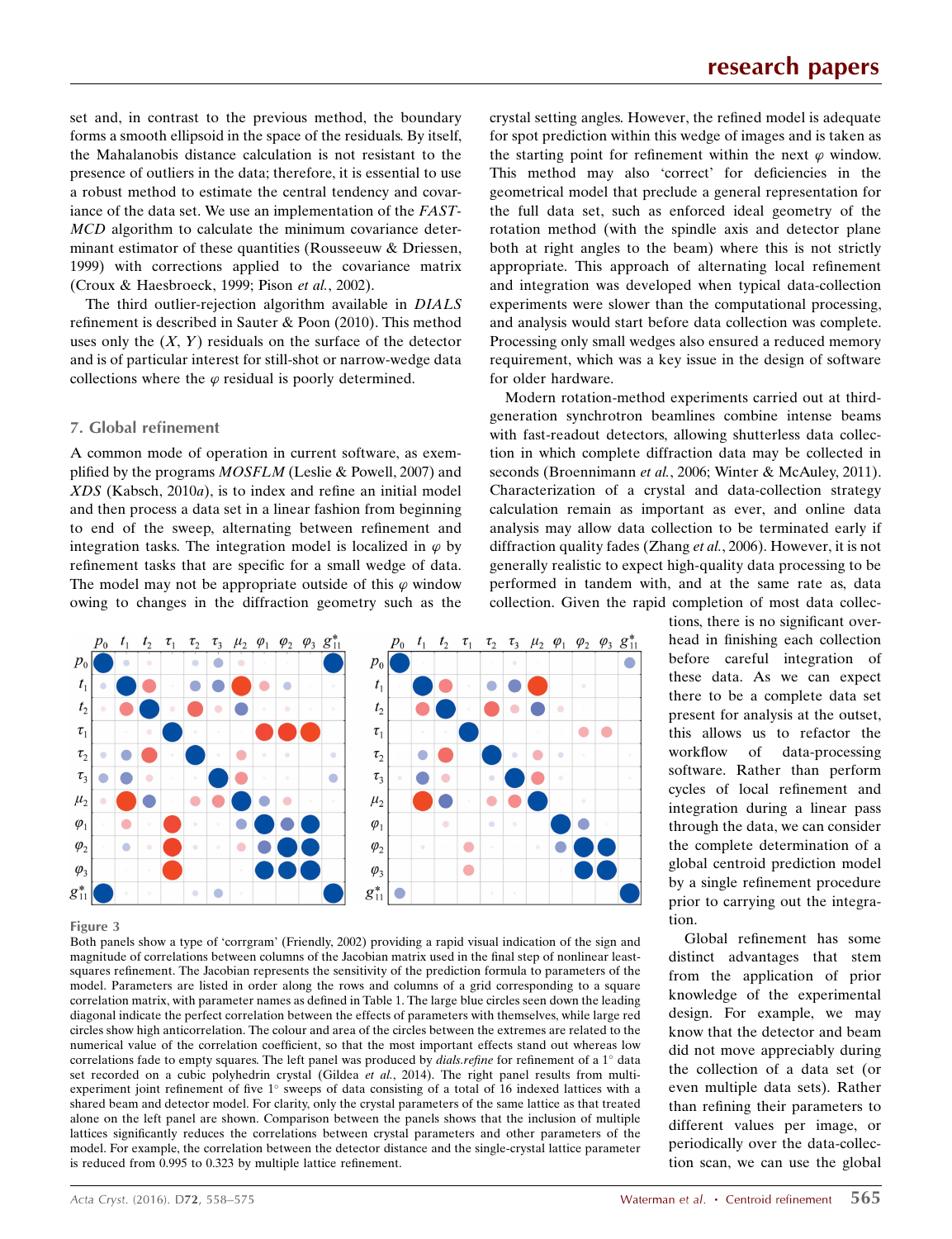data to find the best-fitting parameter values as a whole. When wide wedges of data are available, global refinement also alleviates the problem of parameter correlation. Within a small  $\varphi$  range, the errors in certain parameters are highly correlated with others (see Fig. 3). This degeneracy makes it troublesome to obtain accurate parameter values, and may even lead to the failure of certain algorithms used to perform the minimization. For nonlinear least-squares methods, the latter may be avoided by applying eigenvalue filtering (Reeke, 1984; Bricogne, 1986b) or singular value decomposition (Nocedal & Wright, 2006); however, this does not improve the accuracy of refined parameter values. Apart from the issue of parameter correlations, some parameters are poorly defined in a local region of the rotation scan, such as when a cell direction is close to parallel to the primary beam direction. In the case of a low-symmetry lattice it may not be possible to refine this unit-cell parameter unless data from another orientation are also available (Leslie, 2006). Within the local  $\varphi$  window, these issues may be of secondary concern, as the main role of the model parameters is simply to locate the measurement boxes correctly over the diffraction spots. Nevertheless, it is desirable to obtain accurate unit-cell parameters for downstream processing of the data, for which the power of global post-refinement is well recognized (Otwinowski & Minor, 1997).

Global refinement also enables potentially very fast integration procedures. Because the geometrical model for integration is determined prior to the integration procedure, this is readily separable and can make use of brute-force parallelism. This form of parallel execution is preferable to the batch execution of refinement and integration tasks with subsets of the full sweep, as in the latter case changes to the refined model may vary discontinuously from batch to batch and care must be taken to minimize the effect of this on the integrated intensities (Kabsch, 2010a). Furthermore, the separation of refinement increases the flexibility of integration, as different algorithms may be compared under the same conditions.

#### 8. Multiple-experiment refinement

The approach of global refinement presented in  $\S7$  is applicable to data from throughout a single-crystal data set. For special cases, the idiom may be extended to a higher level to encompass data from multiple experiments in a single joint refinement. Here, the term 'experiment' has a precise meaning within the DIALS framework, and refers to a set of unique experimental models necessary to satisfy the diffraction condition and produce a consistent set of measured intensities. An experiment must therefore contain exactly one beam, one crystal and one detector model. It may also contain one goniometer and one scan model if the experiment is a rotation scan. It is possible to jointly refine multiple experiments if those experiments share one or more models. The commonest example is that of multi-lattice data, in which the experiments differ only in their crystal models. The use of DIALS multilattice refinement during the indexing of small wedges of multi-crystal data has previously been presented (Gildea et al., 2014). Fig. 3 shows how the correlation between crystal and detector parameters for one of these small wedges is reduced when multiple lattices are refined together, and Fig. 4 illustrates the set of models used for joint refinement.

When the number of experiments in a refinement procedure is greater than one, some parameters included in the global model are specific only to particular experiments. This increases the sparseness of the problem, as these parameters contribute gradients of zero for all observations outside these experiments. For efficiency, sparse-matrix techniques may be used during the calculation of the normal matrix to avoid the explicit storage of these zero elements. For large numbers of experiments, calculating the normal matrix may be prohibitively inefficient. In those cases, use of the L-BFGS method is preferred. We are currently investigating the application of the DIALS refinement module to large problems, such as joint refinement of data sets consisting of multiple still shots, and will address these issues in more detail in the future.

#### 9. Scan-varying crystal parameterization

During data collection the crystal unit cell may change owing to radiation-induced structural changes. Changes in the illuminated crystal volume during rotation or translation may introduce undamaged regions into the beam, thereby impacting the effective unit-cell parameters. In addition, crystal movements or goniometer defects may lead to changes in the crystal orientation. Where these changes occur smoothly over the course of a rotation scan, the benefits of global refinement of parameters can still be obtained by explicitly including a smoothly varying parameterization of the crystal, expressed as a function of position in the contiguous series of images forming the scan. For this purpose a Gaussian smoother based upon code from AIMLESS (Evans



Figure 4

The global model used for a complex multi-experiment refinement procedure can be illustrated by a graph linking experimental models labelled as follows: B, beam; G, goniometer; C, crystal; S, scan; D, detector. A single experiment consists of a path from top to bottom connecting one of each type of model. Shown here are the jointly refined models for the polyhedra example discussed in the text. The experiment highlighted in red corresponds to the parameters displayed in Fig. 3. Where more than two crystals were present in a scan, the set of crystal models are shown as a range. All crystals within a range share the same connections, so for clarity only the extrema of the range are shown.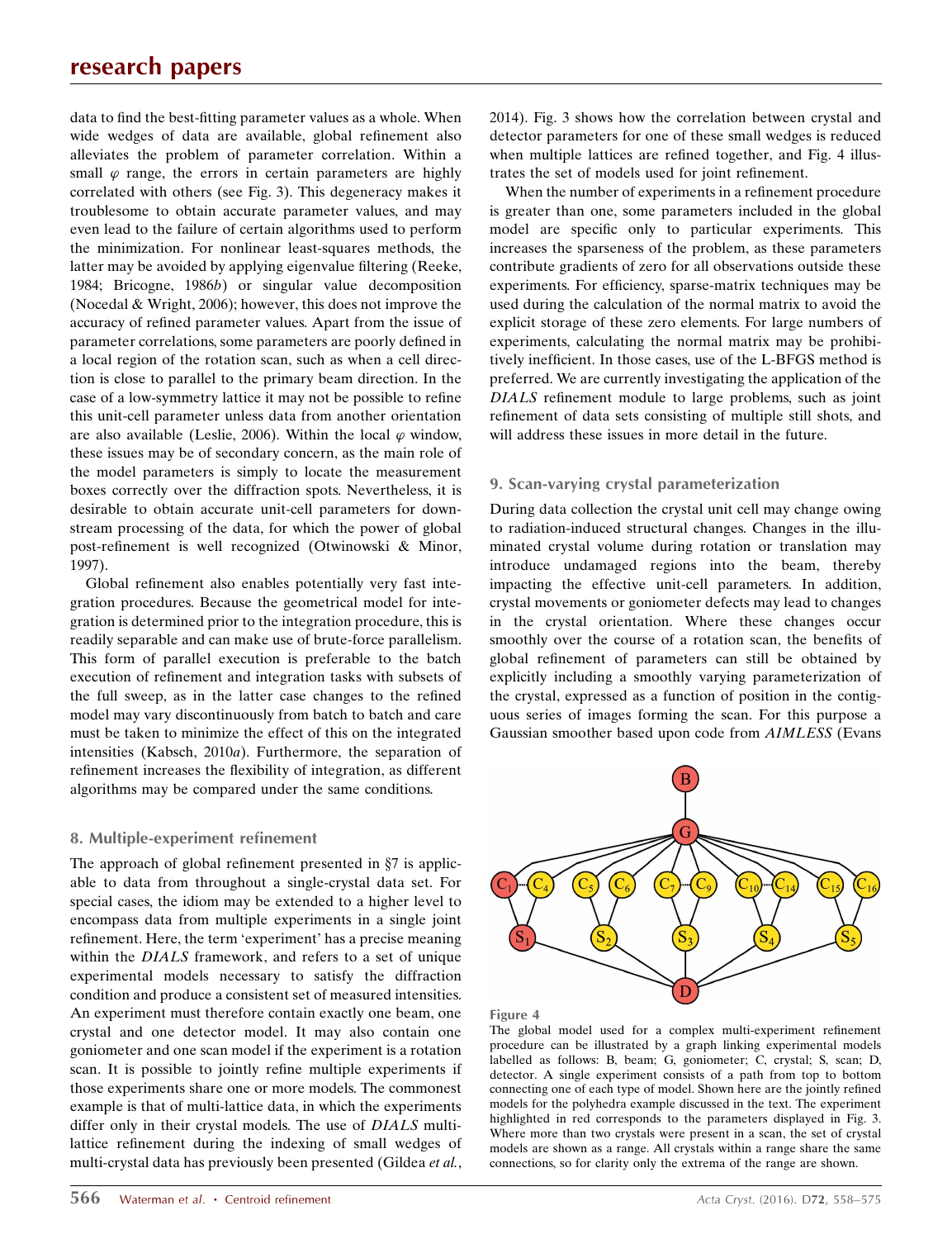& Murshudov, 2013) is used. This provides a simple and fast way to calculate smoothly changing values and gradients for an arbitrary parameter without assuming any particular functional form for the behaviour of that parameter. To set up the smoother, a number of equally spaced points are chosen throughout the scan, based on a user-configurable interval width.

Each of these points is associated with a Gaussian function and a scaling coefficient that becomes a refinable subparameter of the model. At any point along the scan the smoothed parameter value can be constructed by taking the Gaussian-weighted sum of the nearest three subparameter values. Initially the subparameters are all set to the same value, so that the smoothed parameter curve is flat over the whole scan. During refinement the subparameters are allowed to vary in order to reduce residuals. As each subparameter has a local effect in a Gaussian-weighted sense, this results in a smooth curve moving from one region of a scan to the next. This model is deemed appropriate to capture smoothly varying physical changes during data collection.

The degree of smoothing is controlled by the number of intervals into which the scan is divided. By default an interval width of  $36^\circ$  is used, as this was found to provide suitable results in practice for data sets collected at Diamond Light Source. The number of sampling points is chosen to be an integer such that the spacing between sample points is close to the specified value, with the extreme points lying outside of the scan range. Other parameters of the smoother are derived automatically. For example, the number of nearest points over which to average is set to three, as no significant advantage was observed by increasing the number of points. In addition, the width of the Gaussian functions is linked to the interval width such that at the maximum of one Gaussian the adjacent Gaussians are at 13% of their maximum values. This is also the default behaviour of AIMLESS in the case where averaging uses the three nearest functions. This choice appears to work well in practice and we have found no reason to use a different default.

#### 9.1. Results

To demonstrate the use of a scan-varying crystal parameterization, we chose a well diffracting thaumatin crystal, from which we collected a continuous  $720^\circ$  data set on beamline I03 at Diamond Light Source with attenuators set to 3% transmission, delivering approximately  $2.5 \times 10^8$  photons  $s^{-1}$ . The beam profile was measured during routine calibration to be approximately Gaussian with a cross-section at the FWHM with major and minor diameters of 80 and 20  $\mu$ m, but this shape was further defined by a circular aperture with a diameter of 50  $\mu$ m during data collection, limiting the horizontal size. The low photon flux was chosen to reduce the effects of radiation damage on the crystal lattice. The data were collected on a Pilatus 6M detector with shutterless operation at 40 Hz and an image rotation width of  $0.1^{\circ}$ . The crystal was considerably larger than the beam, so in order to minimize the effect of changing the illuminated volume during the course of the data collection we aligned the beam with a sharp corner of the crystal that protruded from the mounting loop. This was performed to ensure that observed changes to the unit cell are likely to be real lattice changes rather than an effect caused by sampling different illuminated volumes.

We wished to compare the results of the smooth scanvarying global refinement using DIALS with the usual approach of running multiple refinement tasks, in which each determines a static crystal model appropriate only within a small local block. For this purpose, the data were processed using XDS through xia2 (Winter, 2010). We also identified strong spots using dials.find\_spots and indexed the spot centroid positions with dials.index, which performed global scan-static refinement of the diffraction geometry and crystal model, resulting in the identification of a tetragonal cell with parameters  $a \approx 57.7$  Å and  $c \approx 150.0$  Å. This was followed by scan-varying refinement using all indexed reflections that passed the inclusion criteria. In this case 9300 reflections close to the rotation axis were removed, followed by the rejection of 4135 reflections with the worst residuals, leaving 306 968 reflections in the working set. Each of the crystal parameters (three orientation angles and two metric parameters) was modelled using subparameters over the  $\varphi$  scan. A total of 117 parameters were refined using the Levenberg–Marquardt algorithm, including six detector parameters and one beamorientation angle. The final r.m.s.d.s at convergence (after nine minimization steps) were 0.22 pixels in  $X$ , 0.25 pixels in  $Y$  and 0.14 images in  $\varphi$ .

The smoothed scan-varying unit-cell parameters are shown in Fig. 5 alongside the unit-cell parameters determined in  $5^\circ$ blocks by XDS. Comparison of the curves clearly shows that both approaches produce a model for the cell that varies with the same pattern of steadily increasing unit-cell lengths



Figure 5

For refinement of a tetragonal thaumatin data set, scan-varying unit-cell parameters produced by the Gaussian smoothing model in DIALS are shown in blue, with their values refined within blocks of  $5^{\circ}$  by XDS shown in green. The globally determined smooth curves from DIALS closely match the trends observed in the independent locally determined parameter values from XDS.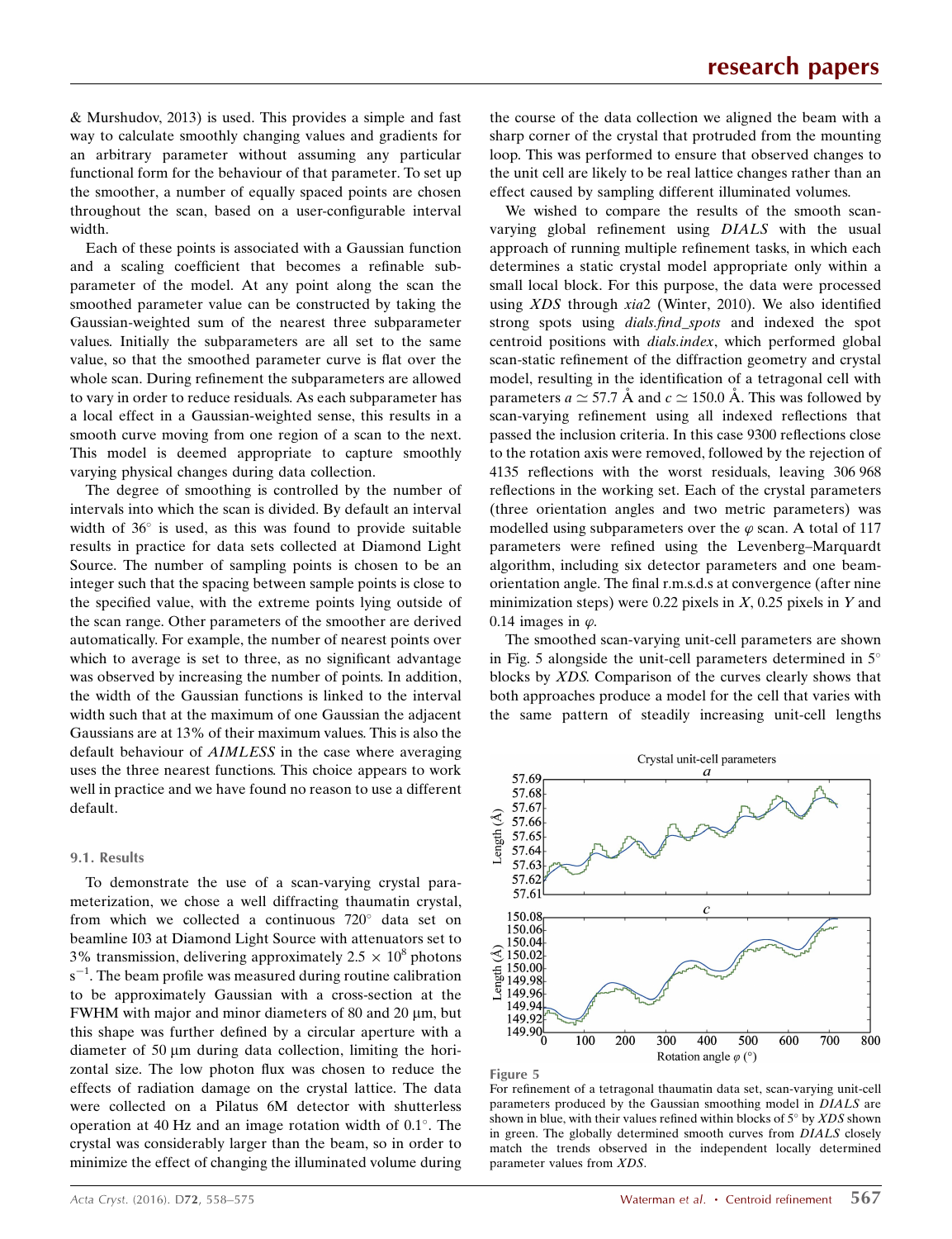modulated by an oscillatory pattern. The overall increase in the unit-cell parameters over the course of the scan is small, with the *a* parameter increasing by about 0.05  $\AA$ , whilst the *c* cell dimension increases by a similar proportion, by approximately 0.14 Å. The period of oscillation for the *a* parameter is half that of the c parameter, namely 90 $^{\circ}$  compared with 180 $^{\circ}$ , reflecting the tetragonal symmetry of the lattice. For the higher frequency variation of a the smooth curve from  $DIALS$ has a smaller amplitude than the curve traced between the results of independent local refinement tasks from XDS. This is explained by the influence of each of the 22 subparameters for a extending well beyond the  $5^{\circ}$  block size of an individual XDS refinement, with this influence diminishing according to the Gaussian smoother. Compared with the set of independent refinement tasks, the smoothing of unit-cell parameters provides a constraint that includes prior knowledge in the minimization problem. This knowledge is the expectation that changes in the real lattice will occur gradually rather than abruptly. If it is suspected from an analysis of refinement residuals that the degree of smoothing is too great to capture real changes that should be modelled, then decreasing the interval width between the central positions of subparameters will enable the modelling of higher frequency variations by using more subparameters. The amplitudes of the oscillations in c for the DIALS and XDS curves are similar; however, the DIALS curve is systematically larger than that from XDS. The discrepancy is small, with a median value of less than  $0.01 \text{ Å}$ between the curves and a maximum of less than  $0.02 \text{ Å}$ . This difference can partly be explained by the differences in refined detector models and parallax correction between XDS and DIALS. The angle between the  $c$  axis and the goniometer rotation axis is about  $13^{\circ}$ , leading to higher correlations between this cell dimension and the detector parameters than for the a parameter. This demonstrates a difficulty in accurately measuring unit-cell parameters by fitting a model by positional or centroid refinement, as discussed in  $\S$ 7. Nevertheless, the discrepancy between the cells refined by XDS and DIALS should not be thought to imply a worse predictive power of one method or the other. That the DIALS results have a good predictive power is indicated by the low r.m.s.d.s, as reported above.

The discontinuities in the unit-cell parameter curves resulting from independent refinement tasks in blocks by XDS are too small in this case to have any substantial deleterious effect on the quality of integration results. However, in cases where the unit-cell parameters do change significantly during the course of data collection, for example owing to radiation damage, the step sizes of the discontinuities also increase. This may be compounded by the common practice at synchrotron facilities of making use of both coarse-grained and finegrained parallelism, where the integration of a large sweep is split into a number of evenly sized blocks and each is integrated independently on a multi-processor computer starting from the initial model from indexing. In this situation, the size of the discontinuities may be particularly large at the borders between blocks, potentially giving rise to artefacts that would not have been observed if only fine-grained parallelism were

employed. Although it is unlikely that this effect is the deciding factor affecting data quality in typical cases, it is worth noting that the approach taken by DIALS avoids this issue altogether by determining a smoothly varying refined model in advance of any integration. As a result, the integration program is free to take advantage of parallel execution without loss of fidelity compared with serial execution. This could be employed to provide rapid data-quality feedback utilizing massively parallel summation integration, without compromising on the quality of the diffraction-geometry model.

#### 9.2. Scan-varying prediction

Spot prediction for all reflections using a scan-varying model is more complex than for the case of a static crystal model. The smoother model requires an observed centroid value  $k$  along the image-number axis to produce the crystal setting matrix  $A_k$  for use in prediction. Clearly, observed centroids  $k$  exist only for those strong reflections found on the images, not for those weak reflections that were not found, so  $A_k$  cannot in general be produced for all reflections of interest. For some reflection **h** observed at image number  $k$ , the setting matrix in the laboratory frame is given by

$$
\mathbf{R}_k \mathbf{A}_k = \mathbf{R}_k \mathbf{\Phi}_k \mathbf{U}_0 \mathbf{B}_k. \tag{27}
$$

In (13), the position within the scan affects only  $\mathbf{R}_{\varphi}$ , and  $\mathbf{r}_{\varphi}$ takes a circular path through reciprocal space from  $\mathbf{r}_{\varphi} = \mathbf{R}_{\varphi} \mathbf{A} \mathbf{h}$ . In contrast, for the general scan-varying case, the vector  $\mathbf{r}_k = \mathbf{R}_k \mathbf{A}_k \mathbf{h}$  will follow a path that deviates from a circle by changes in the effective rotation axis owing to variation in  $\Phi_k$ and changes in the lattice metric owing to variation in  $\mathbf{B}_k$ . Despite this complication, the path can be sampled at any point k. Therefore, the path can also be approximated via a series of linear transformations in steps that are small enough that the linear approximation is appropriate. For example, the transformation  $\mathbf{T}_k$  combines the change in the crystal orientation and lattice from one image to the next,

$$
\mathbf{T}_{k} \mathbf{R}_{k} \mathbf{A}_{k} = \mathbf{R}_{k+1} \mathbf{A}_{k+1}
$$

$$
\mathbf{T}_{k} = \mathbf{R}_{k+1} \mathbf{\Phi}_{k+1} \mathbf{U}_{0} \mathbf{B}_{k+1} (\mathbf{R}_{k} \mathbf{\Phi}_{k} \mathbf{U}_{0} \mathbf{B}_{k})^{-1}.
$$
(28)

All of the terms on the right of (28) are known, thus  $\mathbf{T}_k$  can be calculated.  $\mathbf{T}_k$  can be applied to a reciprocal-lattice vector at image number k to take it to its position at image number  $k + 1$ ,

$$
\mathbf{T}_k \mathbf{r}_k = \mathbf{r}_{k+1}.\tag{29}
$$

Some reciprocal-lattice points may cross the Ewald sphere during the transformation, as shown in Fig. 6. This is easy to determine: for each candidate reflection **h**, calculate  $\mathbf{r}_k$ , then

$$
|\mathbf{s}_0 + \mathbf{r}_k| > |\mathbf{s}_0| \Rightarrow \mathbf{r}_k \text{ is outside the Ewald sphere.} \tag{30}
$$

If a reflection changes status (outside to inside or vice versa) after application of the transformation  $T_k$  then it is predicted to be present on image  $k$ . In fact, under the linear approximation, the true path in reciprocal space has been approximated by the segment  $\Delta \mathbf{r} = \mathbf{r}_{k+1} - \mathbf{r}_k$ . The distance to the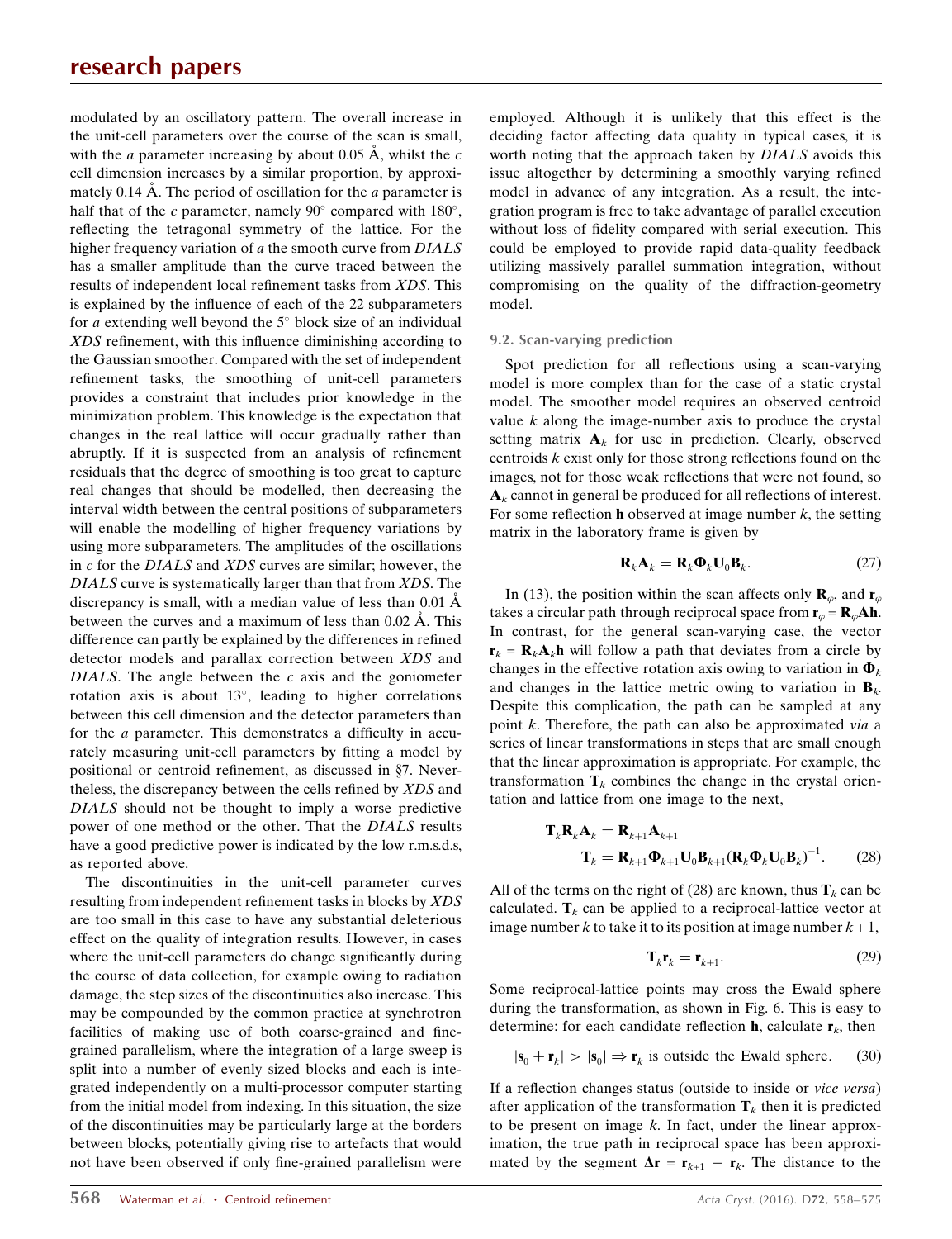Ewald sphere from  $r_k$  along this segment is found by solving the following for  $\beta$ :

$$
|\mathbf{s}_0 + \mathbf{r}_k + \beta \Delta \mathbf{r}| = |\mathbf{s}_0|, \text{ where } 0 < \beta < 1. \tag{31}
$$

The predicted image centroid is then given by

$$
Z = k + \beta. \tag{32}
$$

The algorithm for scan-varying reflection prediction in DIALS performs these steps for candidate reflections on each image of the scan. For efficiency, it is important to preselect the list of candidates to remove the great majority of reflections that are not likely to cross the Ewald sphere over the range of that single image. A version of Reeke's algorithm for reflection-list generation (Sweet, 1986) is used to form a shell of reciprocal-lattice points close to the Ewald sphere, within a resolution-limiting sphere, for each image. Only these reflections are tested for passage across the Ewald sphere. The version of Reeke's algorithm within DIALS is based on that included in MOSFLM, modified to take advantage of the generalized vector geometry of the DIALS framework.

## 10. Error estimates for refined parameters

When any nonlinear least-squares algorithm is used to minimize the target function, the errors on the refined parameters may be estimated by the standard procedure of inverting the normal matrix. As these parameters may not necessarily be relevant outside of refinement, it is more useful to convert these to error estimates of the model states (see Table 1 for definitions). This is achieved by the usual procedure for error propagation, as detailed in Appendix C, and for the crystal model estimated standard deviations of the real space unit-cell parameters may be derived.

While these error estimates must be validated by experiment, it is technically difficult to obtain real data sets drawn from a true population differing only by random noise. While we could use synthetic data from a simulation procedure, such as that described by Diederichs (2009), this does not necessarily include all of the subtleties of the features observed in real experimental data. In response to this we have devised a procedure to create 'semi-synthetic' data sets, described as follows.



Figure 6

The linear transformation  $\mathbf{T}_k$  operating on a reciprocal-lattice point  $\mathbf{r}_k$  to produce point  $r_{k+1}$ . During the course of this transformation the point crosses the Ewald sphere. The meanings of the symbols are retained from Fig. 1.

30 low-dose data sets (i.e. a 'large' number) were recorded sequentially on beamline I04 at Diamond Light Source with identical data-collection parameters (1027 images per data set from a Pilatus 6M detector with an image width of  $0.15^{\circ}$  and 1% beam transmission at a wavelength of 1.2  $\AA$ ). Scaling all of the data together indicated that radiation damage across the 30 sweeps was small; however, some systematic differences between them remained owing to factors such as beamintensity variation.

The photon counts from these 30 'original' sweeps were then 'reshuffled' to create a population of 30 equivalent 'new' data sets (for convenience, to allow reuse of the image headers) by considering every active pixel in the data set  $(i.e.$ each of around six billion) independently using the following procedure. Firstly, create a summed data set, which we call 'total':

| for image in $1 \ldots 1027$ : |  |  |  |  |                                                                              |  |
|--------------------------------|--|--|--|--|------------------------------------------------------------------------------|--|
| for pixel in image:            |  |  |  |  |                                                                              |  |
|                                |  |  |  |  | total[image, pixel] = sum (set = $1 \ldots 30$ ) original[set, pixel, image] |  |

Then create 30 'new' data sets with every pixel set initially to 0, and randomly redistribute each photon count from every pixel of the 'total' set to the same pixel position in one of the 30 'new' sets:

```
for image in 1 \ldots 1027:
  for pixel in image:
    # loop k over individual photon counts, distributing to new set 1...30
    for k in 1 \ldots total [image, pixel]:
      set = random(1 ... 30)new[set, pixel, image] = new[set, pixel, image] + 1
```
This process therefore divides individual photon measurement events in the 'total' data set into 30 equivalent data sets, each with approximately 1/30th of the counts, that differ only by random shot noise and can be considered statistical replicates truly drawn from a parent population. This procedure is valid, as for photon-counting detectors each photonmeasurement process is independent. Systematic experimental effects such as parallax shifts, detector sensitivity and sample absorption remain, ensuring that these data sets give relevant insight into the analysis process.

Spots were found in all of the reshuffled data sets using the program dials.find\_spots. The mean highest resolution of these spots accepted for use in refinement across all data sets was 1.7 Å, with 95% of all spots used in refinement within 2.3 Å. The first of these data sets was indexed by *dials.index*, which identified a tetragonal lattice. We took this solution as a starting point to index all 30 data sets, but with the lattice symmetry now relaxed to produce a triclinic solution so that we could investigate the errors on the unit-cell angles. This procedure ensured that the same basis was used for each data set. Global scan-static refinement was performed for each data set using all available reflections and the default outlierrejection algorithm (the MCD method at the 97.5% quantile threshold). Each refinement used a similar number of reflections and resulted in comparable final r.m.s.d.s, indicating a high degree of similarity between the models at convergence. For comparison, we then repeated the procedure from the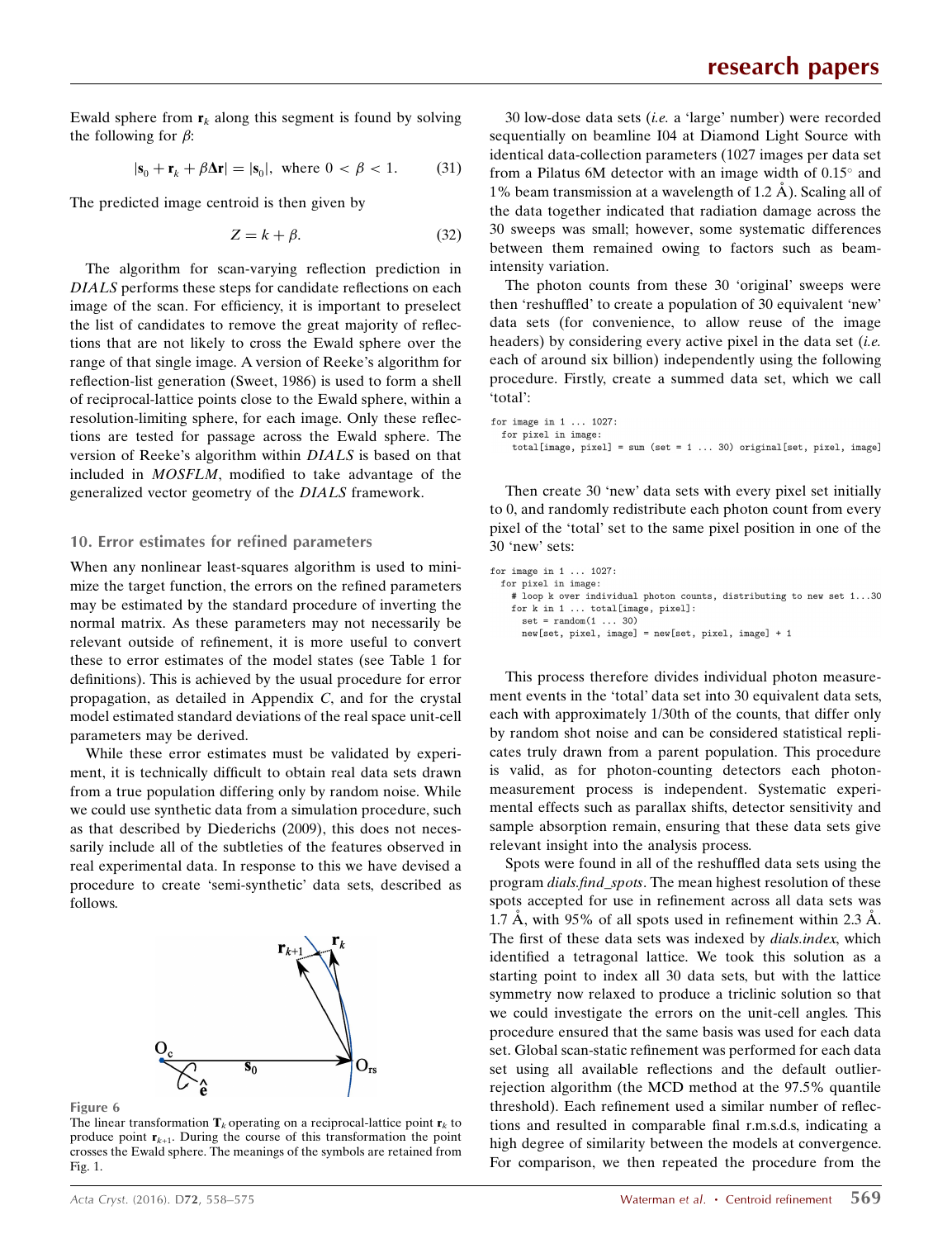Table 2

Results from 30 refinement runs over replicate data sets are shown first with triclinic and then with tetragonal symmetry constraints.

The mean value of each of the refined unit-cell parameters is shown along with its standard deviation, which can be compared with the mean of the estimated standard deviations reported for each refinement run.

|                                | Triclinic |         | Tetragonal |         |
|--------------------------------|-----------|---------|------------|---------|
|                                | Minimum   | Maximum | Minimum    | Maximum |
| No. of reflections             | 83632     | 84265   | 83911      | 84484   |
| R.m.s.d. in $X$ (pixels)       | 0.231     | 0.233   | 0.235      | 0.238   |
| R.m.s.d. in $Y$ (pixels)       | 0.195     | 0.197   | 0.201      | 0.203   |
| R.m.s.d. in $\varphi$ (images) | 0.147     | 0.149   | 0.150      | 0.152   |

|              | Triclinic     |                |                | Tetragonal    |                |                |  |
|--------------|---------------|----------------|----------------|---------------|----------------|----------------|--|
|              | Mean<br>value | Sample<br>s.d. | Mean<br>e.s.d. | Mean<br>value | Sample<br>s.d. | Mean<br>e.s.d. |  |
| a(A)         | 121.44796     | 0.00069        | 0.00081        | 121.48944     | 0.00091        | 0.00062        |  |
| b(A)         | 121.46668     | 0.00068        | 0.00065        | 121.48944     | 0.00091        | 0.00062        |  |
| c(A)         | 56.99998      | 0.00036        | 0.00040        | 57.01478      | 0.00048        | 0.00036        |  |
| $\alpha$ (°) | 89.98317      | 0.00020        | 0.00022        | 90            | 0              | $\Omega$       |  |
| $\beta$ (°)  | 90.00865      | 0.00020        | 0.00020        | 90            | $\Omega$       | $\theta$       |  |
| $\nu$ (°)    | 89.99427      | 0.00015        | 0.00020        | 90            | $\theta$       | $\theta$       |  |

point of indexing onwards but this time retaining the tetragonal symmetry. The results are summarized in Table 2. For each unit-cell parameter, the observed scatter of the refined values across all 30 runs is comparable to the mean of the error estimates from each run. It is therefore clear that the mean error estimates are a reasonably good predictor of the observed scatter across the replicate data sets. Indeed, for all parameters the standard deviation of the 30 error estimates (not shown) was less than 0.3% of the value of the error estimates, so any one of the estimates from refinement of a single data set is seen to be a fair estimate of the observed scatter across data sets that differ in random noise.

Despite the predictive power of the error estimates reported after refinement, these must be treated with care and understood for what they are, which are predictions of the variability of the model in the presence of purely random errors and not a measure of the absolute correctness of that model. Here, it can be seen that the error estimates for each of the unit-cell angles in the triclinic runs are more than an order of magnitude smaller than the discrepancy between the refined values of these angles and the expected value of 90 considering the known tetragonal lattice. In this case, overparameterization of the crystal allowed the refinement to fit a model with a high reported precision, but inaccurate on the scale of that precision. Despite this overfitting, the r.m.s.d.s from the triclinic refinements are similar to those from the tetragonal refinements, indicating that either case provides a good model to predict the location of spots throughout the scan. For the tetragonal case, the error estimates on the a and b parameters are correctly equal, and the error estimate of the angle parameters is correctly zero. At no point during the error-propagation procedure presented in Appendix C are the symmetry constraints explicitly enforced, but these are carried through implicitly by use of the correct derivatives.

#### 11. Conclusions

A comprehensive description of diffraction-geometry refinement within the DIALS framework has been given and the tools made available within the command-line program dials.refine. This program builds upon a simple but general model for the prediction of reflection central impacts and minimization of a least-squares residual by providing flexible parameterization, choices of minimization algorithm and outlier-rejection method, global scan-varying refinement of the crystal and joint refinement of multiple experiments. Examples of these advanced features have been shown, as well as an analysis of the propagation of errors using a novel method for drawing statistical replicate data sets from real experimental data. The design of the software is explicitly intended to facilitate extensibility and modification, and to provide a solid platform from which future research into advanced methods of diffraction-geometry modelling may be performed.

#### APPENDIX A

First derivatives of the prediction formula

### A1. Derivatives of the rotation angle

Whereas the vector  $\bf{v}$  from (5) provides a way to express the  $X$  and  $Y$  coordinates as a function of a parameterized model, there is no equivalent expression for the rotation angle  $\varphi$ immediately available. Following Bricogne (1987), such an expression is obtained using the implicit function theorem, which states that if there is a continuous function  $G(\varphi, p) = c$ , where c is a constant, then the function  $\varphi(p)$  has derivatives with respect to some abstract parameter p given by  $(\partial/\partial p)\varphi(p)$  $= -(\partial G/\partial p)/(\partial G/\partial \varphi).$ 

Here, the continuous function  $G$  is the diffraction condition, which is equivalent to

$$
\mathbf{s}_1 \cdot \mathbf{s}_1 = \mathbf{s}_0 \cdot \mathbf{s}_0, \n\mathbf{r}_{\varphi} \cdot \mathbf{r}_{\varphi} + 2\mathbf{r}_{\varphi} \cdot \mathbf{s}_0 = 0.
$$
\n(33)

Changes to a parameter  $p$  imply changes to the rotation angle  $\varphi$  to keep the reciprocal-lattice point in the diffracting position. Thus,

$$
\frac{\partial \varphi}{\partial p} = -\frac{\frac{\partial}{\partial p}(\mathbf{r}_{\varphi} \cdot \mathbf{r}_{\varphi} + 2\mathbf{r}_{\varphi} \cdot \mathbf{s}_{0})}{\frac{\partial}{\partial \varphi}(\mathbf{r}_{\varphi} \cdot \mathbf{r}_{\varphi} + 2\mathbf{r}_{\varphi} \cdot \mathbf{s}_{0})}.
$$
(34)

As neither the interplanar spacing nor the direction of the beam vector are affected by rotation of the crystal, then  $(\partial/\partial\varphi)(\mathbf{r}_{\varphi} \cdot \mathbf{r}_{\varphi}) = 0$  and  $\partial \mathbf{s}_0/\partial \varphi = 0$ . Now consider  $\partial \mathbf{r}_{\varphi}/\partial \varphi$ . Referring to (9), this can be shown to be as follows,

$$
\frac{\partial \mathbf{r}_{\varphi}}{\partial \varphi} = [(\mathbf{r}_0 \cdot \hat{\mathbf{e}}) \hat{\mathbf{e}} - \mathbf{r}_0] \sin \varphi + (\hat{\mathbf{e}} \times \mathbf{r}_0) \cos \varphi, \tag{35}
$$

but noting that the triple product

$$
\hat{\mathbf{e}} \times (\hat{\mathbf{e}} \times \mathbf{r}_0) = [(\mathbf{r}_0 \cdot \hat{\mathbf{e}})\hat{\mathbf{e}} - \mathbf{r}_0]
$$
 (36)

it is seen that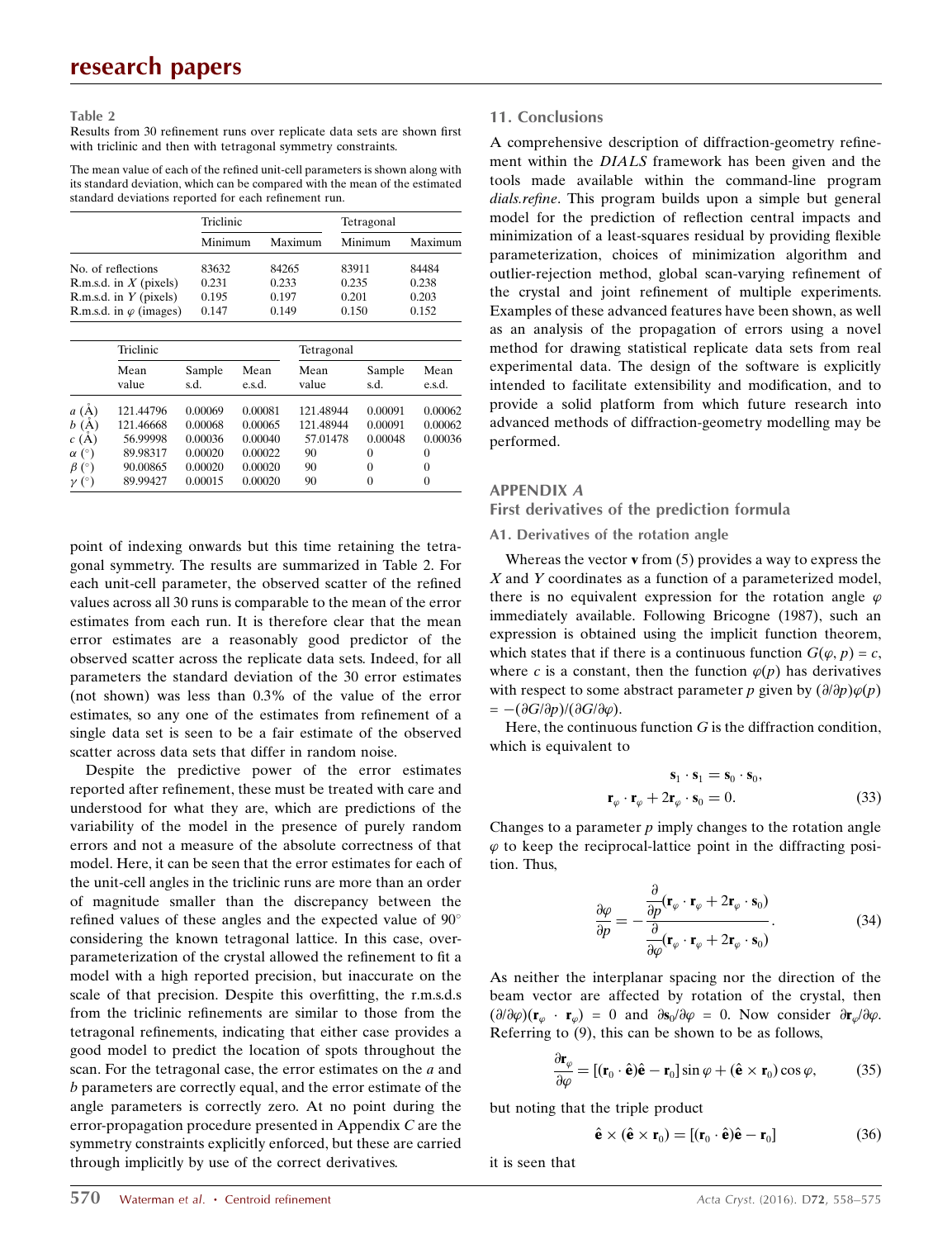$$
\frac{\partial \mathbf{r}_{\varphi}}{\partial \varphi} = \hat{\mathbf{e}} \times (\hat{\mathbf{e}} \times \mathbf{r}_0) \sin \varphi + (\hat{\mathbf{e}} \times \mathbf{r}_0) \cos \varphi \n= \hat{\mathbf{e}} \times \mathbf{r}_{\varphi}.
$$
\n(37)

Putting this into (34) and simplifying gives

$$
\frac{\partial \varphi}{\partial p} = -\frac{\mathbf{r}_{\varphi} \cdot \frac{\partial \mathbf{r}_{\varphi}}{\partial p} + \mathbf{s}_{0} \cdot \frac{\partial \mathbf{r}_{\varphi}}{\partial p} + \mathbf{r}_{\varphi} \cdot \frac{\partial \mathbf{s}_{0}}{\partial p}}{(\hat{\mathbf{e}} \times \mathbf{r}_{\varphi}) \cdot \mathbf{s}_{0}} \n= -\frac{\frac{\partial \mathbf{r}_{\varphi}}{\partial p} \cdot \mathbf{s}_{1} + \mathbf{r}_{\varphi} \cdot \frac{\partial \mathbf{s}_{0}}{\partial p}}{(\hat{\mathbf{e}} \times \mathbf{r}_{\varphi}) \cdot \mathbf{s}_{0}}.
$$
\n(38)

From (8), at any fixed  $\varphi$ 

$$
\frac{\partial \mathbf{r}_{\varphi}}{\partial p} = \mathbf{R}_{\varphi} \frac{\partial \mathbf{r}_{0}}{\partial p},\tag{39}
$$

therefore

$$
\frac{\partial \varphi}{\partial p} = -\frac{\mathbf{R}_{\varphi} \frac{\partial \mathbf{r}_0}{\partial p} \cdot \mathbf{s}_1 + \mathbf{r}_{\varphi} \cdot \frac{\partial \mathbf{s}_0}{\partial p}}{(\hat{\mathbf{e}} \times \mathbf{r}_{\varphi}) \cdot \mathbf{s}_0}.
$$
(40)

This equation factors the calculation of derivatives of the rotation angle into independent parameterizations. The term  $\partial s_0/\partial p$  refers to the beam parameterization, while  $\partial r_0/\partial p$  refers to the crystal parameterization. The latter can be expanded further as

$$
\mathbf{r}_0 = \mathbf{\Phi} \mathbf{U}_0 \mathbf{B} \mathbf{h},\tag{41}
$$

where  $U_0$  is the datum crystal orientation matrix determined at the moment when the crystal orientation parameters are defined and  $\Phi U_0$  is the crystal orientation including all 'misset' angles determined after some steps of refinement have occurred. Hence,

$$
\frac{\partial \mathbf{r}_0}{\partial p} = \left(\frac{\partial \mathbf{\Phi}}{\partial p} \mathbf{U}_0 \mathbf{B} + \mathbf{\Phi} \mathbf{U}_0 \frac{\partial \mathbf{B}}{\partial p}\right) \mathbf{h},\tag{42}
$$

where  $\frac{\partial \Phi}{\partial p}$  refers to the crystal orientation parameterization and  $\partial \mathbf{B}/\partial p$  refers to the crystal unit-cell parameterization.

#### A2. Derivatives of positions in detector space

From (7), the partial derivatives with respect to an abstract parameter  $p$  are constructed by the quotient rule,

$$
\frac{\partial X}{\partial p} = \frac{w \frac{\partial u}{\partial p} - u \frac{\partial w}{\partial p}}{w^2},
$$
  

$$
\frac{\partial Y}{\partial p} = \frac{w \frac{\partial v}{\partial p} - v \frac{\partial w}{\partial p}}{w^2}.
$$
 (43)

From (5), the partial derivatives  $\partial u/\partial p$ ,  $\partial v/\partial p$  and  $\partial w/\partial p$  are elements of

$$
\frac{\partial \mathbf{v}}{\partial p} = \frac{\partial}{\partial p} (\mathbf{D} \mathbf{s}_1)
$$
  
=  $\frac{\partial \mathbf{D}}{\partial p} \mathbf{s}_1 + \mathbf{D} \frac{\partial \mathbf{s}_1}{\partial p}$   
=  $-\mathbf{D} \frac{\partial \mathbf{d}}{\partial p} \mathbf{D} \mathbf{s}_1 + \mathbf{D} \frac{\partial \mathbf{s}_1}{\partial p}$ , (44)

where the standard formula for the derivative of an inverse matrix was used,  $\partial \mathbf{M}^{-1}/\partial t = -\mathbf{M}^{-1}(\partial \mathbf{M}/\partial t)\mathbf{M}^{-1}$ , but as  $\mathbf{v} = \mathbf{D}\mathbf{s}_1$ and  $s_1 = r_{\varphi(n)} s_0$  this can also be written as

$$
\frac{\partial \mathbf{v}}{\partial p} = -\mathbf{D} \frac{\partial \mathbf{d}}{\partial p} \mathbf{v} + \mathbf{D} \left[ \frac{\partial \mathbf{r}_{\varphi(p)}}{\partial p} + \frac{\partial \mathbf{s}_0}{\partial p} \right].
$$
 (45)

Here, we are careful in the notation to make explicit the fact that the rotation angle  $\varphi$  is a function of the parameters p necessary to satisfy the Bragg condition. In  $§A1$  the partial derivatives at a particular value of  $\varphi$  were being evaluated. In contrast, here the partial derivatives at the central impact  $(X, Y)$  are required and it cannot be assumed that  $\varphi$  is fixed. Rather, the impact  $(X, Y)$  has an indirect dependence on  $\varphi$ caused by the diffraction condition, which constrains  $\mathbf{r}_{\varphi(p)}$  to lie on the Ewald sphere. (39) does not apply here. Instead, we proceed by considering  $\mathbf{r}_{\varphi(p)}$  as a composition of functions. Starting with (8), it is seen that  $\mathbf{r}_0$  is a function of the crystal parameters and that  $\mathbf{R}_{\varphi}$  is a function of the rotation angle  $\varphi$ , which is itself a function of beam and crystal parameters. In this situation a multivariable chain rule is used to differentiate  $\mathbf{r}_{\varphi(p)}$  with respect to some variable p,

$$
\frac{\partial \mathbf{r}_{\varphi(p)}}{\partial p} = \frac{\partial \mathbf{r}_{\varphi(p)}}{\partial \varphi} \frac{\partial \varphi}{\partial p} + \frac{\partial \mathbf{r}_{\varphi(p)}}{\partial \mathbf{r}_0} \frac{\partial \mathbf{r}_0}{\partial p},
$$
\n
$$
\frac{\partial \mathbf{r}_{\varphi(p)}}{\partial p} = \left[ \hat{\mathbf{e}} \times \mathbf{r}_{\varphi(p)} \right] \frac{\partial \varphi}{\partial p} + \mathbf{R}_{\varphi} \frac{\partial \mathbf{r}_0}{\partial p}.
$$
\n(46)

For those parameters p for which the gradient  $\frac{\partial \varphi}{\partial p}$  (calculated in equation 40) is nonzero (i.e. beam and crystal parameters), this expression modifies (39) to encode the constraint that the only changes to  $\mathbf{r}_{\varphi(p)}$  allowed by the reflectionprediction equation are those that leave the vector on the surface of the Ewald sphere. Incorporating (46) into (45) gives

$$
\frac{\mathrm{d}\mathbf{v}}{\mathrm{d}p} = -\mathbf{D}\frac{\partial\mathbf{d}}{\partial p}\mathbf{v} + \mathbf{D}\left\{ \left[\hat{\mathbf{e}} \times \mathbf{r}_{\varphi(p)}\right] \frac{\partial\varphi}{\partial p} + \mathbf{R}_{\varphi} \frac{\partial\mathbf{r}_{0}}{\partial p} + \frac{\partial\mathbf{s}_{0}}{\partial p} \right\}.
$$
 (47)

This equation decomposes the calculation of derivatives into separate, independent parameterizations of the model. The  $\partial d/\partial p$  term refers to the detector parameterization, while the  $\frac{\partial \mathbf{r}_0}{\partial p}$  and  $\frac{\partial \mathbf{s}_0}{\partial p}$  terms refer to the crystal and beam parameterizations, respectively. As before, the crystal parameterization is expanded further by (42).

APPENDIX B

First derivatives of model states

#### B1. Beam parameterization

The composition of a new beam model state from its parameters is given by (11). The first derivatives of the state with respect to its parameters are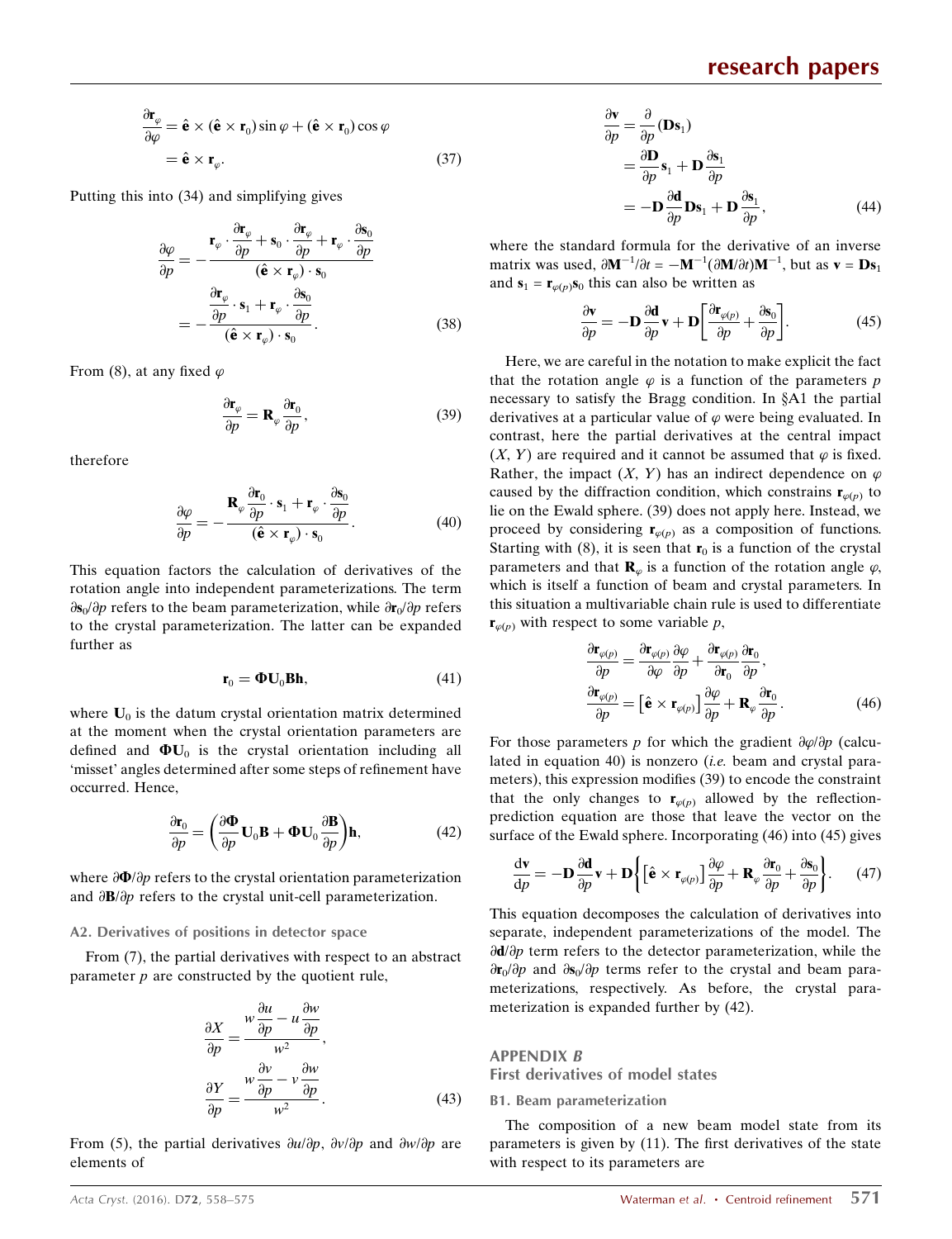$$
\frac{\partial \mathbf{s}_0}{\partial \mu_1} = \nu \mathbf{R}_{\mu_2} \frac{\partial \mathbf{R}_{\mu_1}}{\partial \mu_1} \hat{\mathbf{s}}_0',\tag{48}
$$

$$
\frac{\partial \mathbf{s}_0}{\partial \mu_2} = \nu \frac{\partial \mathbf{R}_{\mu_2}}{\partial \mu_2} \mathbf{R}_{\mu_1} \hat{\mathbf{s}}_0',\tag{49}
$$

$$
\frac{\partial \mathbf{s}_0}{\partial \nu} = \mathbf{R}_{\mu_2} \mathbf{R}_{\mu_1} \hat{\mathbf{s}}'_0.
$$
 (50)

Calculation of  $\partial \mathbf{R}_{\mu_1}/\partial \mu_1$  and  $\partial \mathbf{R}_{\mu_2}/\partial \mu_2$  may proceed using the matrix form of Rodrigues' rotation formula,

$$
\mathbf{R}_{\varphi} = \mathbf{I} + \sin \varphi \mathbf{E} + (1 - \cos \varphi) \mathbf{E}^{2}, \tag{51}
$$

where E is the skew-symmetric cross-product matrix,

$$
\mathbf{E} = \begin{pmatrix} 0 & -e_3 & e_2 \\ e_3 & 0 & -e_1 \\ -e_2 & e_1 & 0 \end{pmatrix}, \tag{52}
$$

and  $e_i$  are elements of  $\hat{\mathbf{e}}$ , the axis of rotation,

$$
\frac{\partial \mathbf{R}_{\varphi}}{\partial \varphi} = \cos \varphi \mathbf{E} + \sin \varphi \mathbf{E}^{2},
$$
\n
$$
\frac{\partial \mathbf{R}_{\varphi}}{\partial \varphi} = \cos \varphi \begin{pmatrix} 0 & -e_{3} & e_{2} \\ e_{3} & 0 & -e_{1} \\ -e_{2} & e_{1} & 0 \end{pmatrix}
$$
\n
$$
+ \sin \varphi \begin{pmatrix} e_{1}^{2} - 1 & e_{1}e_{2} & e_{1}e_{3} \\ e_{1}e_{2} & e_{2}^{2} - 1 & e_{2}e_{3} \\ e_{1}e_{3} & e_{2}e_{3} & e_{3}^{2} - 1 \end{pmatrix}.
$$
\n(53)

#### B2. Crystal orientation parameterization

The crystal orientation matrix is separated into the product of a variable misset matrix (see equation 12) and a fixed datum orientation,

$$
\mathbf{U} = \mathbf{\Phi} \mathbf{U}_0 = \mathbf{R}_{\varphi_3} \mathbf{R}_{\varphi_2} \mathbf{R}_{\varphi_1} \mathbf{U}_0. \tag{54}
$$

The first derivatives are

$$
\frac{\partial \mathbf{U}}{\partial \varphi_1} = \mathbf{R}_{\varphi_3} \mathbf{R}_{\varphi_2} \frac{\partial \mathbf{R}_{\varphi_1}}{\partial \varphi_1},\tag{55}
$$

$$
\frac{\partial \mathbf{U}}{\partial \varphi_2} = \mathbf{R}_{\varphi_3} \frac{\partial \mathbf{R}_{\varphi_2}}{\partial \varphi_2} \mathbf{R}_{\varphi_1},
$$
(56)

$$
\frac{\partial \mathbf{U}}{\partial \varphi_3} = \frac{\partial \mathbf{R}_{\varphi_3}}{\partial \varphi_3} \mathbf{R}_{\varphi_2} \mathbf{R}_{\varphi_1}.
$$
 (57)

Expansion of the rotation-matrix derivatives follows (53).

#### B3. Crystal unit-cell parameterization

The crystal unit-cell parameterization relies on code already in cctbx under the rstbx package to calculate the derivatives of the model state **B** with respect to the free elements  $g_{ij}^*$  of the reciprocal metric matrix, G\*, where

$$
\mathbf{G}^* = \begin{pmatrix} \mathbf{a}^* \cdot \mathbf{a}^* & \mathbf{a}^* \cdot \mathbf{b}^* & \mathbf{a}^* \cdot \mathbf{c}^* \\ \mathbf{a}^* \cdot \mathbf{b}^* & \mathbf{b}^* \cdot \mathbf{b}^* & \mathbf{b}^* \cdot \mathbf{c}^* \\ \mathbf{a}^* \cdot \mathbf{c}^* & \mathbf{b}^* \cdot \mathbf{c}^* & \mathbf{c}^* \cdot \mathbf{c}^* \end{pmatrix} . \tag{58}
$$

#### B4. Detector parameterization

The detector state matrix **d** is split into vectors  $\hat{\mathbf{d}}_x$ ,  $\hat{\mathbf{d}}_y$  and  $\mathbf{d}_0$ for the purposes of calculating derivatives (see equation 2). The detector-frame basis vectors are not affected by the translational parameters, therefore

$$
\frac{\partial \hat{\mathbf{d}}_x}{\partial p_0} = \frac{\partial \hat{\mathbf{d}}_x}{\partial t_1} = \frac{\partial \hat{\mathbf{d}}_x}{\partial t_2} = (0 \ 0 \ 0)^{\top},\tag{59}
$$

$$
\frac{\partial \hat{\mathbf{d}}_y}{\partial p_0} = \frac{\partial \hat{\mathbf{d}}_y}{\partial t_1} = \frac{\partial \hat{\mathbf{d}}_y}{\partial t_2} = (0 \ 0 \ 0)^{\top},\tag{60}
$$

$$
\frac{\partial \hat{\mathbf{d}}_n}{\partial p_0} = \frac{\partial \hat{\mathbf{d}}_n}{\partial t_1} = \frac{\partial \hat{\mathbf{d}}_n}{\partial t_2} = (0 \ 0 \ 0)^{\top}.
$$
 (61)

Starting from (14), derivatives of the in-plane detector basis vectors with respect to the orientational parameters are calculated

$$
\frac{\partial \hat{\mathbf{d}}_x}{\partial \tau_1} = \mathbf{R}_{\tau_3} \mathbf{R}_{\tau_2} \frac{\partial \hat{\mathbf{R}}_{\tau_1}}{\partial \tau_1} \hat{\mathbf{d}}'_x, \tag{62}
$$

$$
\frac{\partial \hat{\mathbf{d}}_x}{\partial \tau_2} = \mathbf{R}_{\tau_3} \frac{\partial \hat{\mathbf{R}}_{\tau_2}}{\partial \tau_2} \mathbf{R}_{\tau_1} \hat{\mathbf{d}}'_x, \tag{63}
$$

$$
\frac{\partial \hat{\mathbf{d}}_x}{\partial \tau_3} = \frac{\partial \hat{\mathbf{R}}_{\tau_3}}{\partial \tau_3} \mathbf{R}_{\tau_2} \mathbf{R}_{\tau_1} \hat{\mathbf{d}}'_x, \tag{64}
$$

$$
\frac{\partial \hat{\mathbf{d}}_y}{\partial \tau_1} = \mathbf{R}_{\tau_3} \mathbf{R}_{\tau_2} \frac{\partial \hat{\mathbf{R}}_{\tau_1}}{\partial \tau_1} \hat{\mathbf{d}}'_y,\tag{65}
$$

$$
\frac{\partial \hat{\mathbf{d}}_y}{\partial \tau_2} = \mathbf{R}_{\tau_3} \frac{\partial \hat{\mathbf{R}}_{\tau_2}}{\partial \tau_2} \mathbf{R}_{\tau_1} \hat{\mathbf{d}}'_y,\tag{66}
$$

$$
\frac{\partial \hat{\mathbf{d}}_y}{\partial \tau_3} = \frac{\partial \hat{\mathbf{R}}_{\tau_3}}{\partial \tau_3} \mathbf{R}_{\tau_2} \mathbf{R}_{\tau_1} \hat{\mathbf{d}}'_y.
$$
(67)

Further expansion follows (53). Using these results, derivatives for the detector normal direction are calculated, thus completing derivatives of the basis set

$$
\frac{\partial \hat{\mathbf{d}}_n}{\partial \tau_1} = \frac{\partial \hat{\mathbf{d}}_x}{\partial \tau_1} \times \hat{\mathbf{d}}_y + \hat{\mathbf{d}}_x \times \frac{\partial \hat{\mathbf{d}}_y}{\partial \tau_1},
$$
(68)

$$
\frac{\partial \hat{\mathbf{d}}_n}{\partial \tau_2} = \frac{\partial \hat{\mathbf{d}}_x}{\partial \tau_2} \times \hat{\mathbf{d}}_y + \hat{\mathbf{d}}_x \times \frac{\partial \hat{\mathbf{d}}_y}{\partial \tau_2},
$$
(69)

$$
\frac{\partial \hat{\mathbf{d}}_n}{\partial \tau_3} = \frac{\partial \hat{\mathbf{d}}_x}{\partial \tau_3} \times \hat{\mathbf{d}}_y + \hat{\mathbf{d}}_x \times \frac{\partial \hat{\mathbf{d}}_y}{\partial \tau_3}.
$$
(70)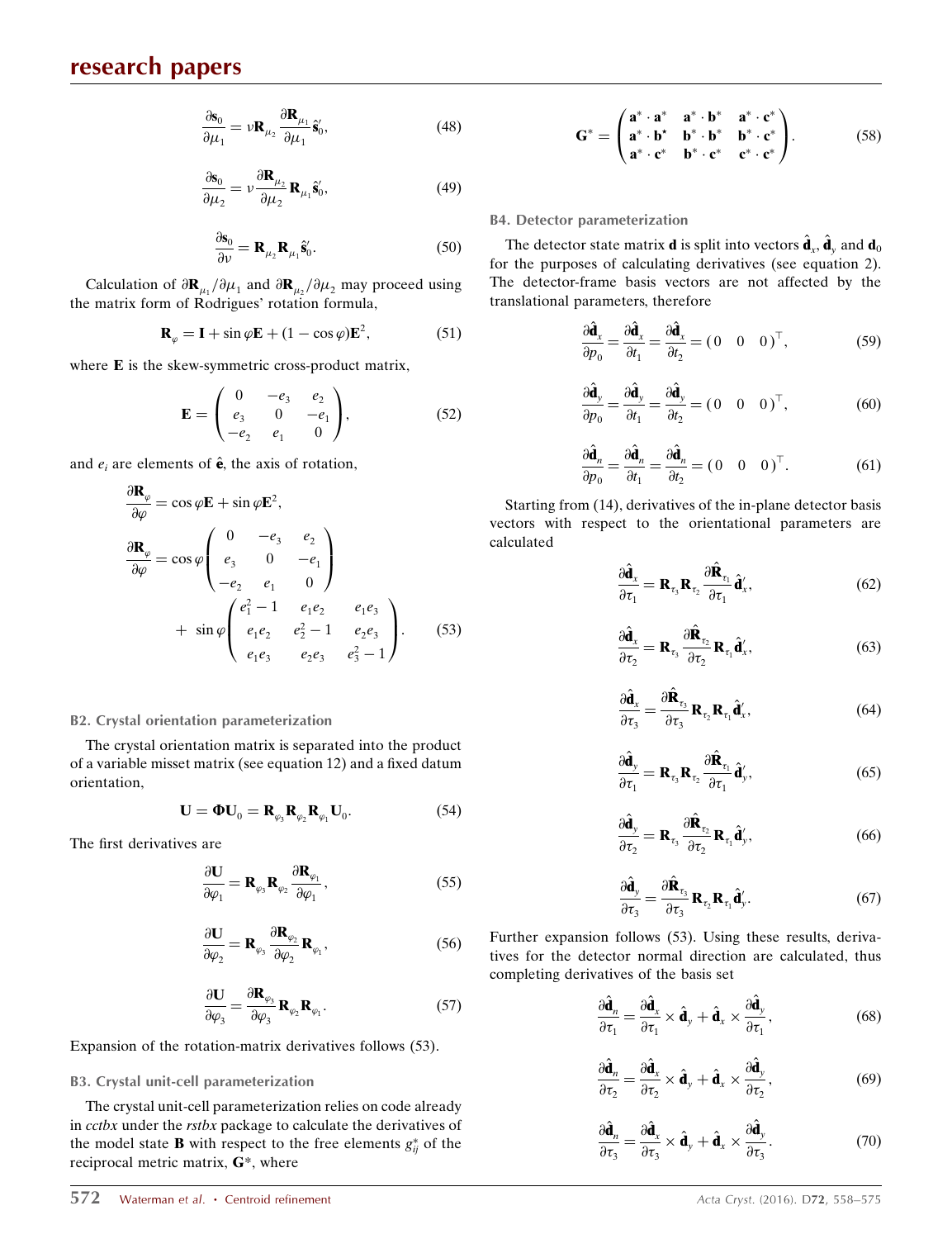Composition of the detector origin from new parameter values concludes with (23). The derivatives of this with respect to the translational parameters are

$$
\frac{\partial \mathbf{d}_0}{\partial p_0} = \mathbf{R}_{\tau_3} \mathbf{R}_{\tau_2} \mathbf{R}_{\tau_1} \hat{\mathbf{d}}_n' - \mathbf{R}_{\tau_3} \mathbf{R}_{\tau_2} \hat{\mathbf{d}}_n' + \hat{\mathbf{d}}_n',\tag{71}
$$

$$
\frac{\partial \mathbf{d}_0}{\partial t_1} = \mathbf{R}_{\tau_3} \mathbf{R}_{\tau_2} \mathbf{R}_{\tau_1} \hat{\mathbf{d}}'_x, \qquad (72)
$$

$$
\frac{\partial \mathbf{d}_0}{\partial t_2} = \mathbf{R}_{\tau_3} \mathbf{R}_{\tau_2} \mathbf{R}_{\tau_1} \hat{\mathbf{d}}'_y. \tag{73}
$$

The derivatives with respect to orientational parameters are

$$
\frac{\partial \mathbf{d}_0}{\partial \tau_1} = \mathbf{R}_{\tau_3} \mathbf{R}_{\tau_2} \frac{\partial \mathbf{R}_{\tau_1}}{\partial \tau_1} \mathbf{p}_1 + \left( \frac{\partial \hat{\mathbf{d}}_x}{\partial \tau_1} \left| \frac{\partial \hat{\mathbf{d}}_y}{\partial \tau_1} \right| \frac{\partial \hat{\mathbf{d}}_n}{\partial \tau_1} \right) \omega, \tag{74}
$$

$$
\frac{\partial \mathbf{d}_0}{\partial \tau_2} = \mathbf{R}_{\tau_3} \frac{\partial \mathbf{R}_{\tau_2}}{\partial \tau_2} \mathbf{R}_{\tau_1} \mathbf{p}_1 - \mathbf{R}_{\tau_3} \frac{\partial \mathbf{R}_{\tau_2}}{\partial \tau_2} \mathbf{p}_0 + \left( \frac{\partial \hat{\mathbf{d}}_x}{\partial \tau_2} \left| \frac{\partial \hat{\mathbf{d}}_y}{\partial \tau_2} \right| \frac{\partial \hat{\mathbf{d}}_n}{\partial \tau_2} \right) \omega, \tag{75}
$$

$$
\frac{\partial \mathbf{d}_0}{\partial \tau_3} = \frac{\partial \mathbf{R}_{\tau_3}}{\partial \tau_3} \mathbf{R}_{\tau_2} \mathbf{R}_{\tau_1} \mathbf{p}_1 - \frac{\partial \mathbf{R}_{\tau_3}}{\partial \tau_3} \mathbf{R}_{\tau_2} \mathbf{p}_0 + \left( \frac{\partial \hat{\mathbf{d}}_x}{\partial \tau_3} \middle| \frac{\partial \hat{\mathbf{d}}_y}{\partial \tau_3} \middle| \frac{\partial \hat{\mathbf{d}}_n}{\partial \tau_3} \right) \omega. \tag{76}
$$

Combining  $(59)$ ,  $(60)$ ,  $(62)$ – $(67)$  and  $(71)$ – $(76)$  gives the derivatives of d with respect to its parameters.

## APPENDIX C

Error propagation

Nonlinear least-squares minimization algorithms provide an estimated covariance matrix between all parameters,  $V_p$ , as the inverted normal matrix from the final step of refinement. We are interested in converting this into errors in terms of the elements of the vector or matrix models for the beam, crystal and detector. We start by selecting only the rows and columns of  $V_p$  corresponding to parameters of the particular model of interest. For illustration here the model for the crystal unit cell is used with state B, but the working is equivalent for any of the models. The covariance matrix of parameters of the unitcell model is here denoted  $V_{p_B}$  and we wish to propagate errors to the elements of B. The standard first-order approximation is used to do so (Arras, 1998), but the model state B, which is a matrix rather than a vector, is first 'flattened' to choose the order of rows and columns in  $V_{p_B}$ . Any ordering of elements could be used to do this, but we use row-major order. The covariance matrix of elements of  **is then given by** 

$$
\mathbf{V}_B = \mathbf{J}_{p_B} \mathbf{V}_{p_B} \mathbf{J}_{p_B}^\top,\tag{77}
$$

where  $J_{p_B}$  is the Jacobian with elements  $\partial B_i/\partial p_j$ , which are elements of the derivatives of the model state with respect to its parameterization. The variances of elements of B can then be obtained by taking the diagonal of  $V_B$  and reversing the row-major order flattening operation.

This procedure is sufficient for reporting errors in models in terms of their model state elements rather than the particular parameterizations that were chosen in refinement. However, for the example we have chosen, unit-cell parameterization, we prefer to propagate errors further so that we can report standard deviations in terms of the real-space unit-cell parameters.

#### C1. Unit-cell parameters

(77) provides  $V_B$ , the covariances between elements of **B**. Recognizing that B consists of the reciprocal-lattice vectors a\*,  **and**  $**c**<sup>*</sup>$ **, quantities related to the reciprocal lattice can easily** be derived, such as the variances of the reciprocal unit-cell dimensions,  $\sigma_{a^*}^2$ ,  $\sigma_{b^*}^2$  and  $\sigma_{c^*}^2$ . However, it is more convenient for the user if estimated errors are expressed in terms of the real-space cell. This requires further steps of error propagation, starting with the conversion between B, the reciprocalspace orthogonalization matrix, and O, the real-space orthogonalization matrix:

$$
\mathbf{O} = (\mathbf{B}^{\top})^{-1}
$$
  
=  $\begin{pmatrix} a_1 & b_1 & c_1 \\ a_2 & b_2 & c_2 \\ a_3 & b_3 & c_3 \end{pmatrix}$ . (78)

Propagation of errors must therefore go through a transpose and a matrix inverse operation. The first of these is merely a permutation of elements,

$$
\mathbf{V}_{B^{\top}} = \mathbf{PV}_{B} \mathbf{P},\tag{79}
$$

where, for the choice of flattening by row-major ordering,

$$
\mathbf{P} = \begin{pmatrix}\n1 & 0 & 0 & 0 & 0 & 0 & 0 & 0 & 0 \\
0 & 0 & 0 & 1 & 0 & 0 & 0 & 0 & 0 \\
0 & 0 & 0 & 0 & 0 & 0 & 1 & 0 & 0 \\
0 & 1 & 0 & 0 & 0 & 0 & 0 & 0 & 0 \\
0 & 0 & 0 & 0 & 1 & 0 & 0 & 0 & 0 \\
0 & 0 & 0 & 0 & 0 & 0 & 0 & 1 & 0 \\
0 & 0 & 1 & 0 & 0 & 0 & 0 & 0 & 0 \\
0 & 0 & 0 & 0 & 0 & 1 & 0 & 0 & 0 \\
0 & 0 & 0 & 0 & 0 & 0 & 0 & 0 & 1\n\end{pmatrix}.
$$
\n(80)

Accounting for the matrix inverse operation is more involved. For this, the method of Lefebvre et al. (2000) is used. The elements of  $V_O$ , the covariance matrix of elements of **O** written out in row-major order, are calculated according to this formula, where element indices are shown inside square brackets,

$$
\mathbf{V}_o[3(\alpha - 1) + \beta, 3(a - 1) + b]
$$
  
= 
$$
\sum_{i=1}^{3} \sum_{j=1}^{3} \sum_{k=1}^{3} \sum_{l=1}^{3} \mathbf{O}[\alpha, i] \mathbf{O}[j, \beta] \mathbf{O}[a, k] \mathbf{O}[l, b]
$$
  

$$
\times \mathbf{V}_{B} \cdot [3(i - 1) + j, 3(k - 1) + l],
$$
 (81)

and index values are chosen from  $\alpha$ ,  $\beta$ ,  $a$ ,  $b \in \{1, 2, 3\}$ . Having obtained  $V_O$ , the final steps of error propagation are performed to derive variances of each of the real-space unitcell parameters. For each parameter consider the function that converts the elements of O into the value of that parameter. For the unit-cell length  $a$  this function is simply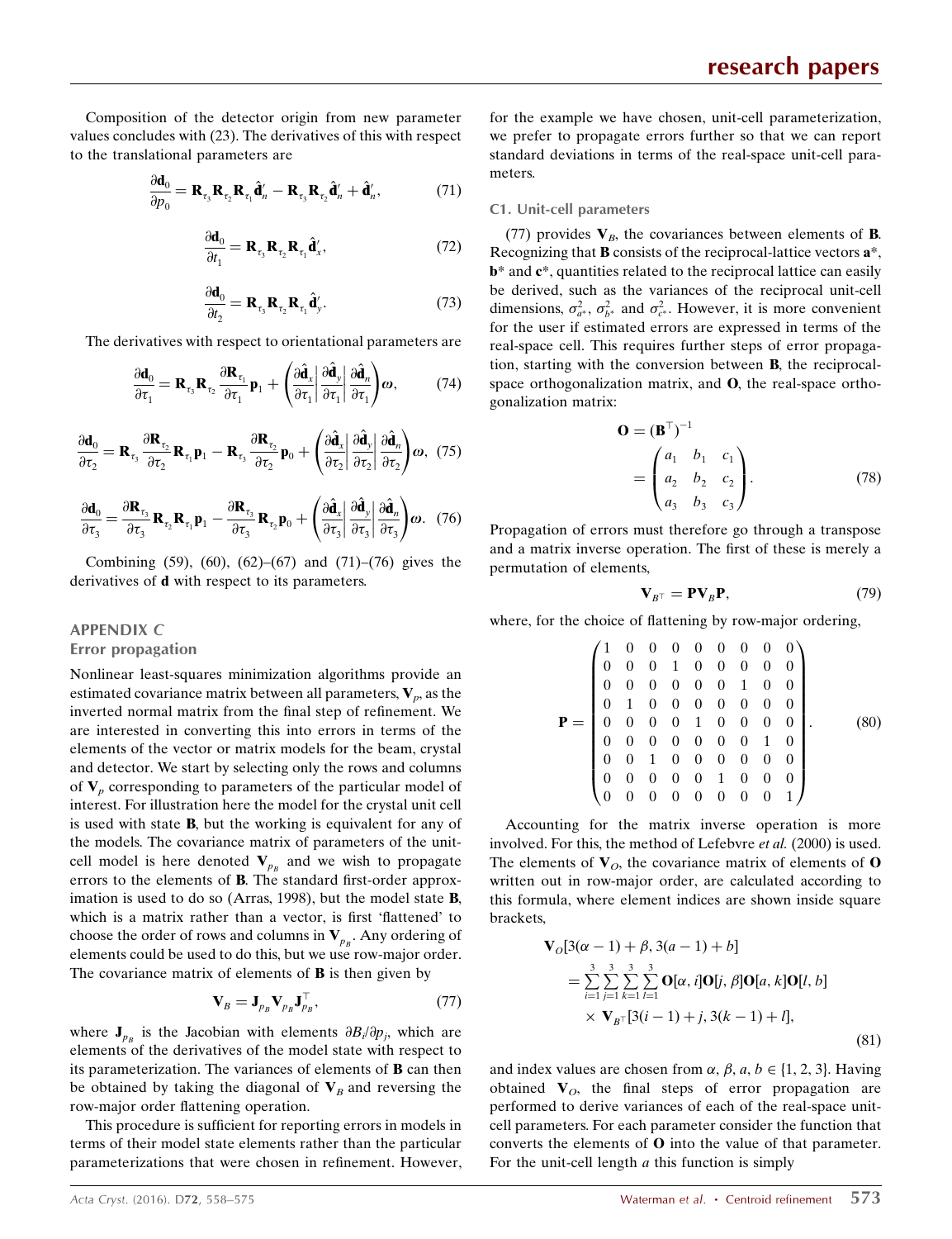$$
a = (a_1^2 + a_2^2 + a_3^2)^{1/2}.
$$
 (82)

The Jacobian of this function is a  $1 \times 9$  matrix,

$$
\mathbf{J}_a = \left(\frac{\partial a}{\partial a_1} \quad \frac{\partial a}{\partial b_1} \quad \frac{\partial a}{\partial c_1} \quad \frac{\partial a}{\partial a_2} \quad \frac{\partial a}{\partial b_2} \quad \frac{\partial a}{\partial c_2} \quad \frac{\partial a}{\partial a_3} \quad \frac{\partial a}{\partial b_3} \quad \frac{\partial a}{\partial c_3}\right),
$$
  

$$
\mathbf{J}_a = \left(\frac{a_1}{a} \quad 0 \quad 0 \quad \frac{a_2}{a} \quad 0 \quad 0 \quad \frac{a_3}{a} \quad 0 \quad 0\right).
$$
 (83)

which is used to calculate the variance in  $a$  by

$$
\sigma_a^2 = \mathbf{J}_a \mathbf{V}_O \mathbf{J}_a^\top. \tag{84}
$$

The calculations for the other lengths,  $b$  and  $c$ , follow by analogy, with

$$
\mathbf{J}_b = \begin{pmatrix} 0 & \frac{b_1}{b} & 0 & 0 & \frac{b_2}{b} & 0 & 0 & \frac{b_3}{b} & 0 \end{pmatrix}, \quad (85)
$$

$$
\mathbf{J}_c = \begin{pmatrix} 0 & 0 & \frac{c_1}{c} & 0 & 0 & \frac{c_2}{c} & 0 & 0 & \frac{c_3}{c} \end{pmatrix}.
$$
 (86)

For the unit-cell angle  $\alpha$  the following function is used:

$$
\alpha = \arccos\left(\frac{\mathbf{b} \cdot \mathbf{c}}{bc}\right),
$$
  
\n
$$
\alpha = \arccos\left[\frac{b_1c_1 + b_2c_2 + b_3c_3}{(b_1^2 + b_2^2 + b_3^2)^{1/2}(c_1^2 + c_2^2 + c_3^2)^{1/2}}\right].
$$
 (87)

The derivatives of  $\alpha$  with respect to elements  $a_i$ ,  $b_i$  and  $c_i$  are given by

$$
\frac{\partial \alpha}{\partial a_i} = 0,
$$
  
\n
$$
\frac{\partial \alpha}{\partial b_i} = \frac{b_i \cos \alpha}{b^2 \sin \alpha} - \frac{c_i}{bc \sin \alpha},
$$
  
\n
$$
\frac{\partial \alpha}{\partial c_i} = \frac{c_i \cos \alpha}{c^2 \sin \alpha} - \frac{c_i}{bc \sin \alpha}.
$$
\n(88)

These formulae are used to construct  $\mathbf{J}_{\alpha}$  and hence calculate  $\sigma_{\alpha}^2$ from

$$
\sigma_{\alpha}^2 = \mathbf{J}_{\alpha} \mathbf{V}_O \mathbf{J}_{\alpha}^\top. \tag{89}
$$

The calculations for  $\sigma_{\beta}^2$  and  $\sigma_{\gamma}^2$  follow equivalently.

#### C2. Simulation results

The procedure presented in  $C_1$  to propagate errors from  $V_B$  to errors in the real-space unit-cell parameters can easily be tested against simulation. As an example, we took **B** and  $V_B$ after refinement for one of the 30 data sets presented in §10 for the case where the lattice was treated as triclinic. We then used the *rmnorm* function from the *lmf* package (Engen et al., 2012) for the R language to generate one million matrices such that the matrix elements were normally distributed around the elements of **B** with covariances described by  $V_B$ . For each trial  $B_i$  the real-space unit-cell parameters were calculated according to  $(78)$ ,  $(82)$  and  $(87)$  *etc*. We then compared the sample standard deviation of the one million sets of unit-cell parameters with the estimated standard deviation resulting from the error-propagation procedure. For each parameter the difference between the estimated standard deviation from error propagation and the observed sample standard deviation from simulation was within 0.1%, thus demonstrating that the procedure works as expected when the data are normally distributed.

#### Acknowledgements

At the heart of the DIALS framework sit ideas about generalized diffraction geometry, reflection prediction and positional refinement formed and collated at the LURE workshops nearly 30 years ago. We are very grateful to all attendees of these workshops for the solid theoretical foundation upon which we are building our software. We would like to thank Andrew Leslie for many useful discussions, particularly relating to the parameterization of the generalized geometry and the implementation of Reeke's algorithm within MOSFLM. We would also like to thank Phil Evans for advice that influenced the modular design of dials.refine and describing the Gaussian smoother model used in AIMLESS. Garib Murshudov provided useful advice, particularly in relation to minimization problems and error propagation. The authors would like to thank the reviewers for their helpful comments on the manuscript. This research was supported in part by the European Community's Seventh Framework Programme (FP7/2007–2013) under BioStruct-X (grant agreement No. 283570) and by the US National Institutes of Health grants GM095887 and GM102520.

#### References

- Arras, K. (1998). [An Introduction to Error Propagation: Derivation,](http://scripts.iucr.org/cgi-bin/cr.cgi?rm=pdfbb&cnor=gm5043&bbid=BB1) Meaning and Examples of Equation  $C_Y = F_X C_X F_X^T$  $C_Y = F_X C_X F_X^T$ . [Technical](http://scripts.iucr.org/cgi-bin/cr.cgi?rm=pdfbb&cnor=gm5043&bbid=BB1) [Report No. EPFL-ASL-TR-98-01 R3, Autonomous Systems Lab,](http://scripts.iucr.org/cgi-bin/cr.cgi?rm=pdfbb&cnor=gm5043&bbid=BB1) [EPFL, Switzerland. doi:10.3929/ethz-a-010113668.](http://scripts.iucr.org/cgi-bin/cr.cgi?rm=pdfbb&cnor=gm5043&bbid=BB1)
- Bernstein, H. (2005). [International Tables for Crystallography](http://scripts.iucr.org/cgi-bin/cr.cgi?rm=pdfbb&cnor=gm5043&bbid=BB2), Vol. G[, edited by S. Hall & B. McMahon, pp. 199–205. Dordrecht:](http://scripts.iucr.org/cgi-bin/cr.cgi?rm=pdfbb&cnor=gm5043&bbid=BB2) [Springer.](http://scripts.iucr.org/cgi-bin/cr.cgi?rm=pdfbb&cnor=gm5043&bbid=BB2)
- [Bourhis, L. J., Dolomanov, O. V., Gildea, R. J., Howard, J. A. K. &](http://scripts.iucr.org/cgi-bin/cr.cgi?rm=pdfbb&cnor=gm5043&bbid=BB3) [Puschmann, H. \(2015\).](http://scripts.iucr.org/cgi-bin/cr.cgi?rm=pdfbb&cnor=gm5043&bbid=BB3) Acta Cryst. A71, 59–75.
- Bricogne, G. (1986a). [Proceedings of the EEC Cooperative Workshop](http://scripts.iucr.org/cgi-bin/cr.cgi?rm=pdfbb&cnor=gm5043&bbid=BB4) [on Position-Sensitive Detector Software \(Phases I and II\)](http://scripts.iucr.org/cgi-bin/cr.cgi?rm=pdfbb&cnor=gm5043&bbid=BB4). Paris: [LURE.](http://scripts.iucr.org/cgi-bin/cr.cgi?rm=pdfbb&cnor=gm5043&bbid=BB4)
- Bricogne, G. (1986b). [Proceedings of the EEC Cooperative Workshop](http://scripts.iucr.org/cgi-bin/cr.cgi?rm=pdfbb&cnor=gm5043&bbid=BB5) [on Position-Sensitive Detector Software \(Phase III\)](http://scripts.iucr.org/cgi-bin/cr.cgi?rm=pdfbb&cnor=gm5043&bbid=BB5). Paris: LURE.
- Bricogne, G. (1987). [Proceedings of the CCP4 Daresbury Study](http://scripts.iucr.org/cgi-bin/cr.cgi?rm=pdfbb&cnor=gm5043&bbid=BB6) [Weekend. Computational Aspects of Protein Crystal Data Analysis](http://scripts.iucr.org/cgi-bin/cr.cgi?rm=pdfbb&cnor=gm5043&bbid=BB6), [edited by J. R. Helliwell, P. A. Machin & M. Z. Papiz, pp. 120–145.](http://scripts.iucr.org/cgi-bin/cr.cgi?rm=pdfbb&cnor=gm5043&bbid=BB6) [Warrington: Daresbury Laboratory.](http://scripts.iucr.org/cgi-bin/cr.cgi?rm=pdfbb&cnor=gm5043&bbid=BB6)
- [Broennimann, C., Eikenberry, E. F., Henrich, B., Horisberger, R.,](http://scripts.iucr.org/cgi-bin/cr.cgi?rm=pdfbb&cnor=gm5043&bbid=BB7) [Huelsen, G., Pohl, E., Schmitt, B., Schulze-Briese, C., Suzuki, M.,](http://scripts.iucr.org/cgi-bin/cr.cgi?rm=pdfbb&cnor=gm5043&bbid=BB7) [Tomizaki, T., Toyokawa, H. & Wagner, A. \(2006\).](http://scripts.iucr.org/cgi-bin/cr.cgi?rm=pdfbb&cnor=gm5043&bbid=BB7) J. Synchrotron Rad. 13[, 120–130.](http://scripts.iucr.org/cgi-bin/cr.cgi?rm=pdfbb&cnor=gm5043&bbid=BB7)
- [Busing, W. R. & Levy, H. A. \(1967\).](http://scripts.iucr.org/cgi-bin/cr.cgi?rm=pdfbb&cnor=gm5043&bbid=BB8) Acta Cryst. 22, 457–464.

- [Duisenberg, A. J. M., Kroon-Batenburg, L. M. J. & Schreurs, A. M. M.](http://scripts.iucr.org/cgi-bin/cr.cgi?rm=pdfbb&cnor=gm5043&bbid=BB11) (2003). [J. Appl. Cryst.](http://scripts.iucr.org/cgi-bin/cr.cgi?rm=pdfbb&cnor=gm5043&bbid=BB11) 36, 220–229.
- [Engen, S., Saether, B.-E., Kvalnes, T. & Jensen, H. \(2012\).](http://scripts.iucr.org/cgi-bin/cr.cgi?rm=pdfbb&cnor=gm5043&bbid=BB12) J. Evol. Biol. 25[, 1487–1499.](http://scripts.iucr.org/cgi-bin/cr.cgi?rm=pdfbb&cnor=gm5043&bbid=BB12)

[Evans, P. R. & Murshudov, G. N. \(2013\).](http://scripts.iucr.org/cgi-bin/cr.cgi?rm=pdfbb&cnor=gm5043&bbid=BB13) Acta Cryst. D69, 1204–1214. [Friendly, M. \(2002\).](http://scripts.iucr.org/cgi-bin/cr.cgi?rm=pdfbb&cnor=gm5043&bbid=BB14) Am. Stat. 56, 316–324.

[Croux, C. & Haesbroeck, G. \(1999\).](http://scripts.iucr.org/cgi-bin/cr.cgi?rm=pdfbb&cnor=gm5043&bbid=BB9) J. Multivar. Anal. 71, 161–190. [Diederichs, K. \(2009\).](http://scripts.iucr.org/cgi-bin/cr.cgi?rm=pdfbb&cnor=gm5043&bbid=BB10) Acta Cryst. D65, 535–542.